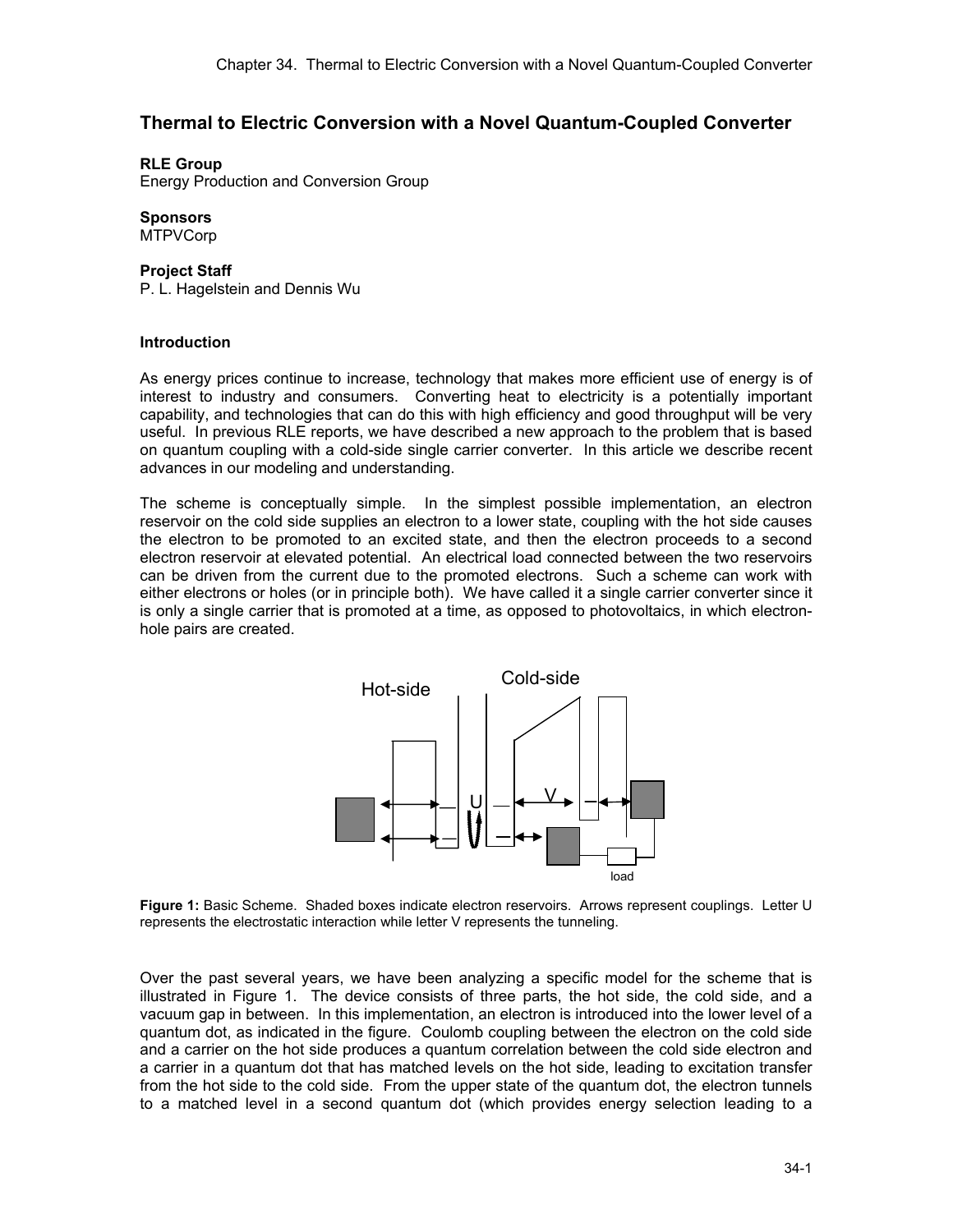preferred coupling between the excited state and the second reservoir) on its way to the second reservoir which is at elevated voltage. The two cold-side reservoirs are connected to each other through an electrical load. Hence when electrons are promoted in the first quantum well, they have the possibility of tunneling to the second well and then continuing on to do electrical work before ending up in the first reservoir at ground.

### **Modeling issues**

Much work has gone into the development of models appropriate for this kind of device, as the analysis is complicated due to the presence of quantum coherent processes, dissipation, and constraints imposed by thermodynamics. The approach that we have found to be successful involves first defining a two-particle basis, since the cold-side electron is correlated with the hotside carrier. We then make use of infinite-order Brillouin-Wigner theory to include dissipation as equivalent complex potentials. Finally, we view the problem in terms of a probability flow model from initial state reservoirs to final state reservoirs. In the end, we develop an expression for the current in terms of an effective coupling strength between initial and final two-particle continuum states of the form

$$
I = -e\int d\varepsilon_1 \int d\varepsilon_3 \int d\varepsilon_a \int d\varepsilon_b \, \rho_1(\varepsilon_1) \rho_3(\varepsilon_3) \rho_a(\varepsilon_a) \rho_b(\varepsilon_b)
$$
  
 
$$
\times \frac{2\pi}{\hbar} \left| \langle r_a, r_3 | U_{eff} (\varepsilon_1 + \varepsilon_b) | r_b, r_i \rangle \right|^2 \delta(\varepsilon_b + \varepsilon_1 - \varepsilon_a - \varepsilon_3)
$$
  
 
$$
\times \left\{ p_b(\varepsilon_b) p_1(\varepsilon_1) \left[ 1 - p_a(\varepsilon_a) \right] \left[ 1 - p_3(\varepsilon_3) \right] - p_a(\varepsilon_a) p_3(\varepsilon_3) \left[ 1 - p_b(\varepsilon_b) \right] \left[ 1 - p_1(\varepsilon_1) \right] \right\}
$$

We integrate this expression over cold-side reservoir energies  $\varepsilon_1$  and  $\varepsilon_3$ , as well as hot-side reservoir energies  $\varepsilon_a$  and  $\varepsilon_b$ . The reservoir occupation probability  $p(\varepsilon)$  is taken to be equilibrium Fermi-Dirac distributions at the reservoir Fermi level. The hot-side reservoir is artificially split into two reservoirs (*a* and *b*) to make things simpler. The effective interaction between initial and final states  $U_{\text{eff}}$  is computed by developing an initial Hamiltonian in terms of two-electron basis states, using infinite-order Brillouin-Wigner theory to replace the contribution of continuum states with complex potentials, and then algebraically eliminating all states other than reservoir states.

There are technical details associated with this kind of calculation which needed to be understood before reliable estimates could be developed for specific models, and it took much time and effort for this to be accomplished. The resulting formula is deceptively simple in form in this regard.

## **Results**

We spent much time working with this model in order to understand both the model, and predictions from the model. Perhaps the most interesting thing about this model as describing a thermal to electric converter is that the model predicts the possibility of very efficient operation. For example, we show in Figure 2 results of ideal model (zero-loss) calculations for a set of different devices all optimized to provide a perfect match between the cold-side excited state level and the single level connected to the reservoir. One sees that the optimized efficiency at low operating voltages is roughly

$$
\eta = \frac{\mu_3 - \mu_1}{\varepsilon_b - \varepsilon_a}
$$

This is the difference in the cold-side reservoir Fermi levels over the difference in hot-side level energies. One can show that the incremental contribution to the current is positive as long as the Carnot limit is satisfied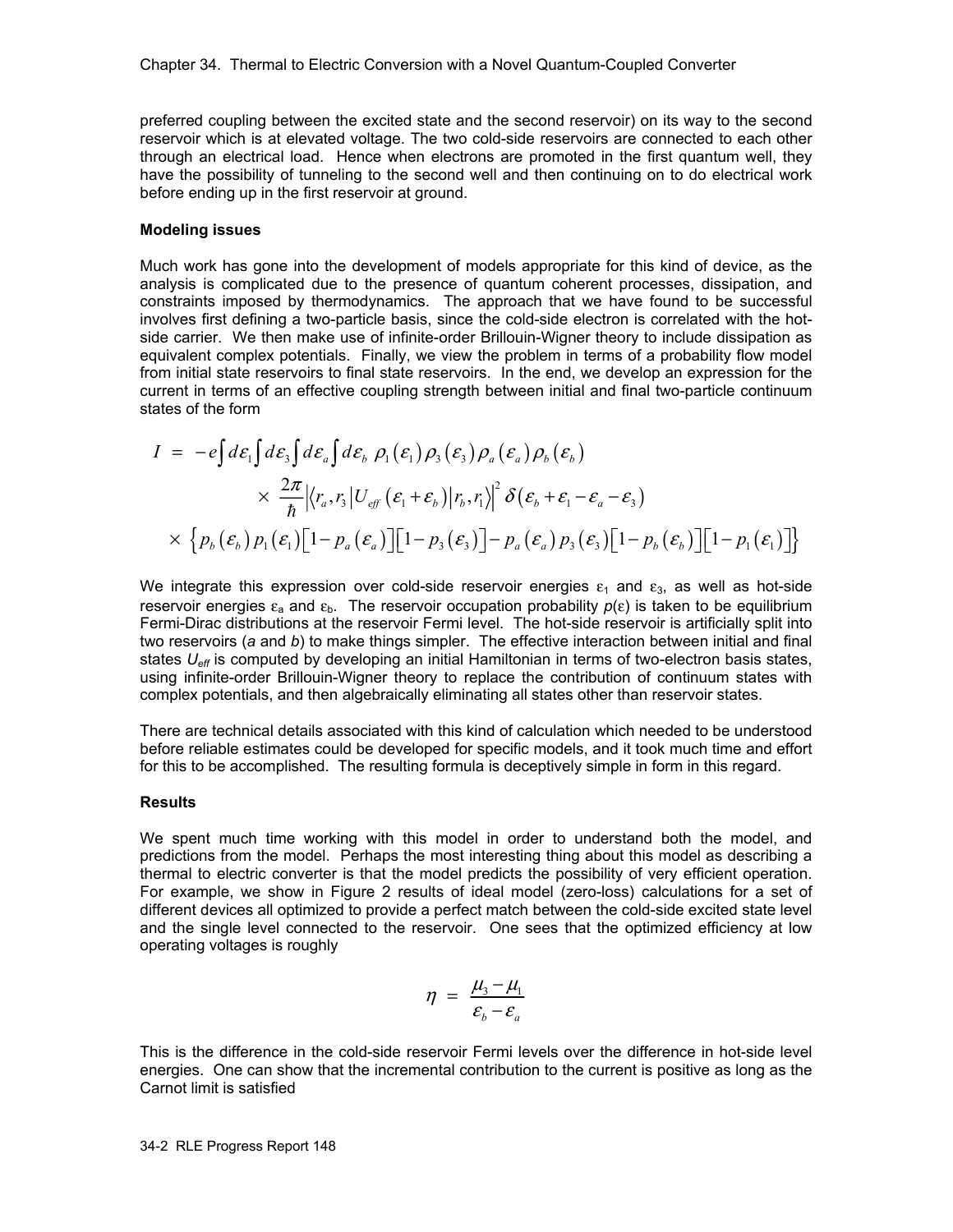

**Figure 2:** Model prediction for optimal efficiency of a set of converters optimized at the axis voltage. The hot side temperature  $T_h$  is 600 K, and the cold side temperature  $T_c$  is 300 K.

$$
\frac{\mu_3 - \mu_1}{\varepsilon_b - \varepsilon_a} < \frac{T_h - T_c}{T_h}
$$

The device is capable, according to this modeling, of operation up close to the Carnot limit. The associated converted power approaches zero at the Carnot limit, so that there is no chance of finite conversion at the Carnot limit. The maximum load power is obtained near 65% of the Carnot limit.

The model is most sensitive to loss of the excited state of the two-level quantum dot on the cold side. To study this, we have examined the optimum efficiency of a set of devices in which we allow the excited state to decay with various rates. The results are illustrated in Figure 3. One sees that the efficiency is rapidly degraded with increasing loss rate.



hbar  $\Gamma$ <sub>L</sub> / V

**Figure 3:** Model prediction for optimal efficiency of a set of converters as a function of the loss rate Γι of the excited state of the cold-side quantum dot. The hot-side temperature  $T<sub>h</sub>$  is 600 K, and the cold side temperature  $T_c$  is 300 K. Here V is the tunneling rate from the state.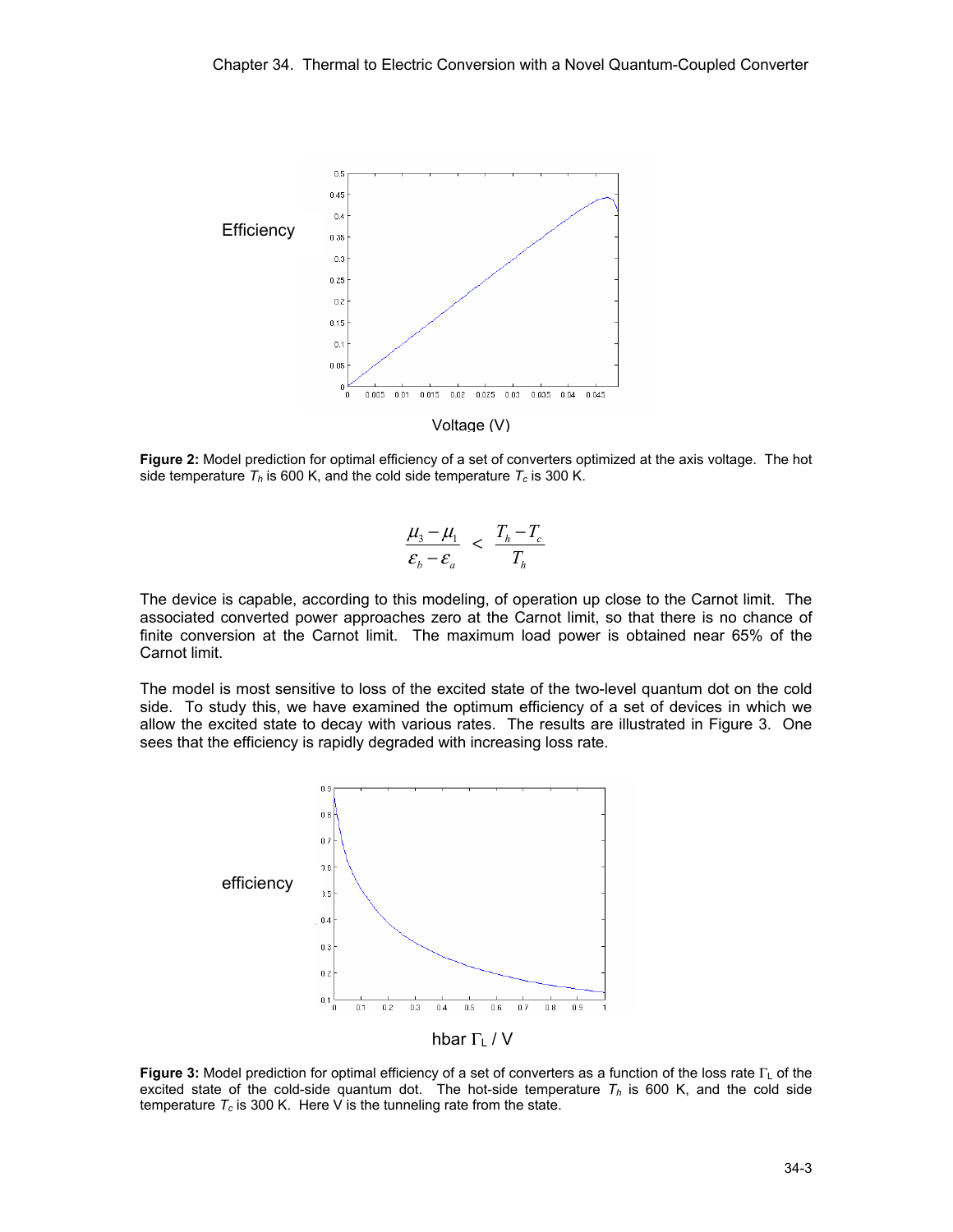# **Hot side with surface image charges**

A drawback of the model discussed above is that the hot-side levels and cold-side levels are entangled, so that the optimum performance is obtained under conditions where the quantum coupling strength U is about twice V, and the relaxation times for both cold-side and hot-side levels (other than the cold-side excited state of the quantum dot) are matched. This becomes a drawback since it is difficult to arrange for the coupling strength U to be sufficiently large so that the load power is large enough to be of interest. Designs which satisfy this in the case of an implementation based on alloys near InSb have quantum dots that are separated by tens of Angstroms, which is not practical with current technology.

Consequently, we have been seeking modifications of the scheme which would decouple the hot side from the cold side in terms of design constraints. For example, if the coupling strength U is much less than the tunneling matrix element V, then the current scales as  $U^2$ . If the relaxation time of the hot side is very fast, then the hot side looks incoherent, and the scaling is also like  $U^2$ . In either case, the hot side decouples from the cold side in this limit to some degree, and we can think of the combined hot and cold system as behaving more like our intuition would suggest. In this case, if we couple to many dipoles on the hot side, we expect their contributions to add linearly.

We developed models for coupled between the cold side converter, and various hot side models with distributions of dipoles. We found (as expected) that we could develop expression for coupling in terms of real and imaginary parts of dielectric constants (or real dielectric constants and conductivities). Model results for these systems were not overly encouraging, as the associated load power was computed to be relatively small. At some point, the question came up of how to model conductors which have free charges and develop surface image charges. After thinking about the problem for a while, it became clear that charge movement in the quantum dot would promote movement in the image charge on a nearby conductive surface. The movement of the image charge would constitute a surface current, and associated resistive loss as well. Such power dissipation, which could be estimated classically, would provide the rate at which power is dissipated in the hot side by the return current of the cold side converter. If one could develop an associated quantum mechanical model for this dissipation, then detailed balance could be used to estimate the forward rates and device efficiency.

To model image charge physics correctly would require implementing a rather sophisticated model with many states, and correspondingly a long development time. However, it is possible to specify a much simpler two-level system model with the same dynamics as the image charge, and hence the same classical power dissipation. The resulting two-level model involves degenerate levels, but otherwise fits into the framework of the model discussed above, and we are able to develop model calculations for this kind of scheme. What is interesting is that the equivalent coupling strength is quite large, and independent of the gap thickness, at least in the limit that the system is electroquasistatic.

The scheme that results is much simpler than what is required if one were to try to juxtapose two very small quantum dots, had we sought to actually implement the hot side using a quantum dot. A schematic of converter next to a hot metal surface is illustrated in Figure 4. In this case the hot side can be a simple flat surface of a metal, semi-metal, or highly doped semiconductor. Across the gap, the cold-side has two quantum dots on the surface. Dot 1 has two levels and they couple to the hot-side dipole via Coulomb interaction. Dot 2 has one level and it couples to the excited level of dot 1 through tunneling. The lower level of dot 1 relaxes to reservoir 1, which is at ground voltage. The dot 2 level relaxes to reservoir 2 which is at an elevated voltage. Reservoir 1 has a branch off the bus in order to couple the lower level of dot 1. The branch is horizontal to dot 1 and it faces the center of dot 1 with a distance. Reservoir 2 is parallel to dot 1 and it runs on the surface next to dot 2 with a distance. The cold-side structure is repeated over the surface with the reservoir 1 buses linked together and the reservoir 2 buses linked together. Reservoir 1 and reservoir 2 are connected through the load.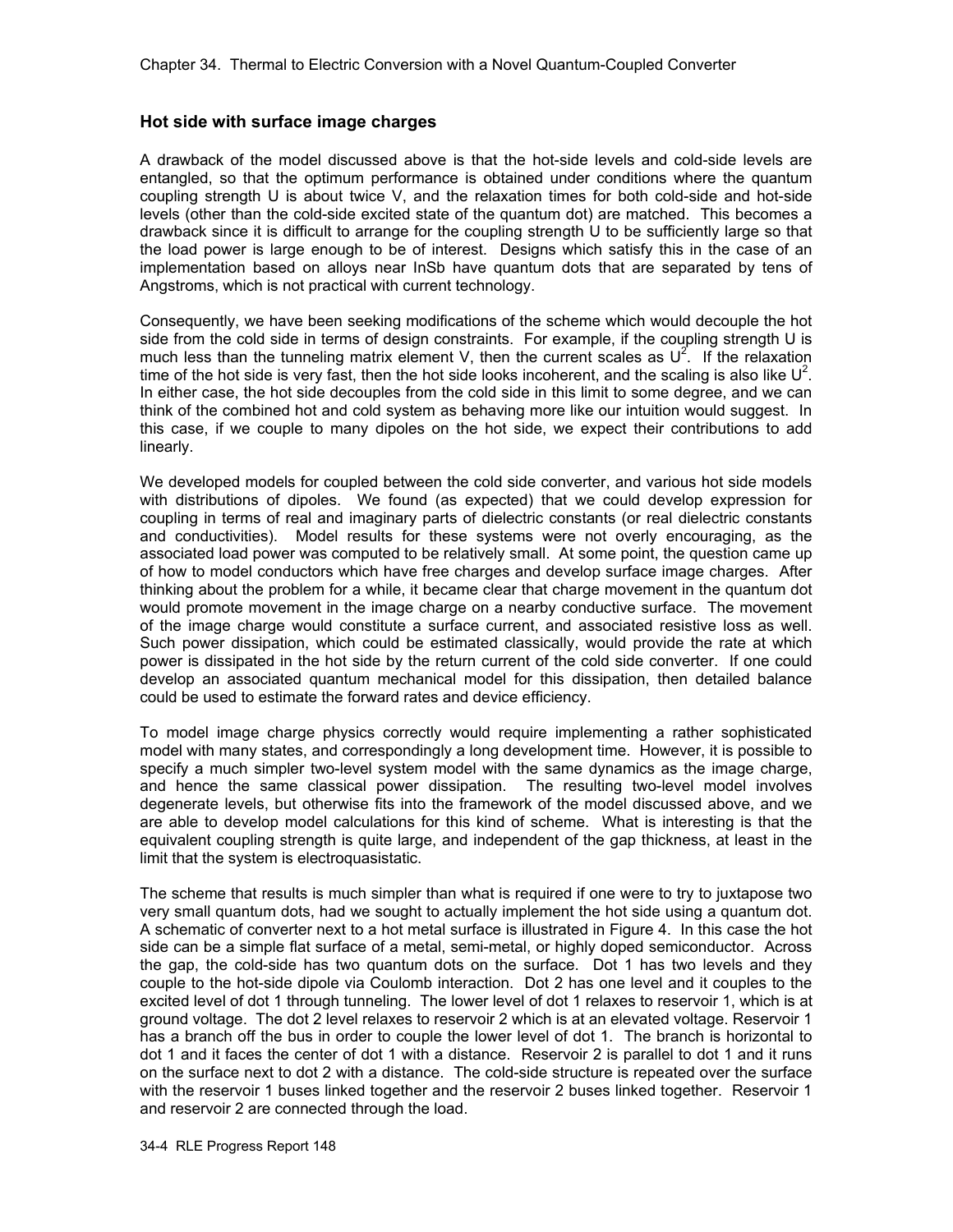

**Figure 4:** An example implementation of one unit of the device. Dot 1 holds two levels and dot 2 holds one level. The dots are presumed to be implemented in a substrate that is not shown. Reservoir 1 is at ground while reservoir 2 is at an elevated voltage. The unit is repeated over a larger area with common reservoirs 1 and 2.

# **Model results**

We present a specific design of this implementation and the associated simulation results. The temperature on the hot-side is 1300K and that on the cold-side is 300K. Dot 1 has x×y×z dimension (95 Å)×(60 Å)×(60 Å) and is implemented using lnAs. The energy separation of the dot 1 levels is 0.2 eV. Both reservoir 1 and reservoir 2 are made up of n-type InSb doped such that its relaxation time at 0.2 eV is 0.1 ps. With sufficient coupling to the reservoirs, the relaxation time of the lower level of dot 1 to reservoir 1 is 0.1 ps, as is the relaxation time of the single level in dot 2 to reservoir 2. The hot-side is metallic iron, of which relaxation time at 1300 K is 0.29 fs. Dot 2 is assumed to be InAs, with dimensions  $(40 \text{ Å})\times(65 \text{ Å})\times(70 \text{ Å})$ , and is horizontally pointing to the top part of dot 1. Dot 2 holds a level that is lower than the excited level of dot 1 by 137 mV such that at a voltage of 137 mV they become resonant. Note that Figure 4 is not drawn to scale. The distance between dot 1 and dot 2 is 25 Å. Reservoir 1 branch is horizontally positioned 50 Å away from the center of dot 1. Due to this spatial orientation, reservoir 1 coupling to the excited level of dot 1 is small and the relaxation time of this excited level is basically the bulk pure InAs relaxation time 1.2 ps. Reservoir 2 is located 25 Å next to dot 2. The surrounding material on the cold-side is GaAs.

The electrostatic interaction between the surface charges and the cold-side dipole is independent of the vacuum gap thickness. However, for thicknesses greater than the wavelength associated with the transition energy of the dot 1 levels divided by  $2\pi$ , the effects of transverse photons my degrade device performance. The absorption wavelength corresponding to 0.2 eV is 6.2µm, and hence the gap should be below 1µm in this case.

Shown in Figure 5 and Figure 6 are the power on load density and efficiency as a function of voltage for the device. We have made the assumption that each device unit occupies an area of (1000 Å)×(1000 Å) = 10<sup>-10</sup>m<sup>2</sup>. The maximum efficiency 57% occurs at voltage 137 mV and the corresponding power on load density is 702 W/cm<sup>2</sup>.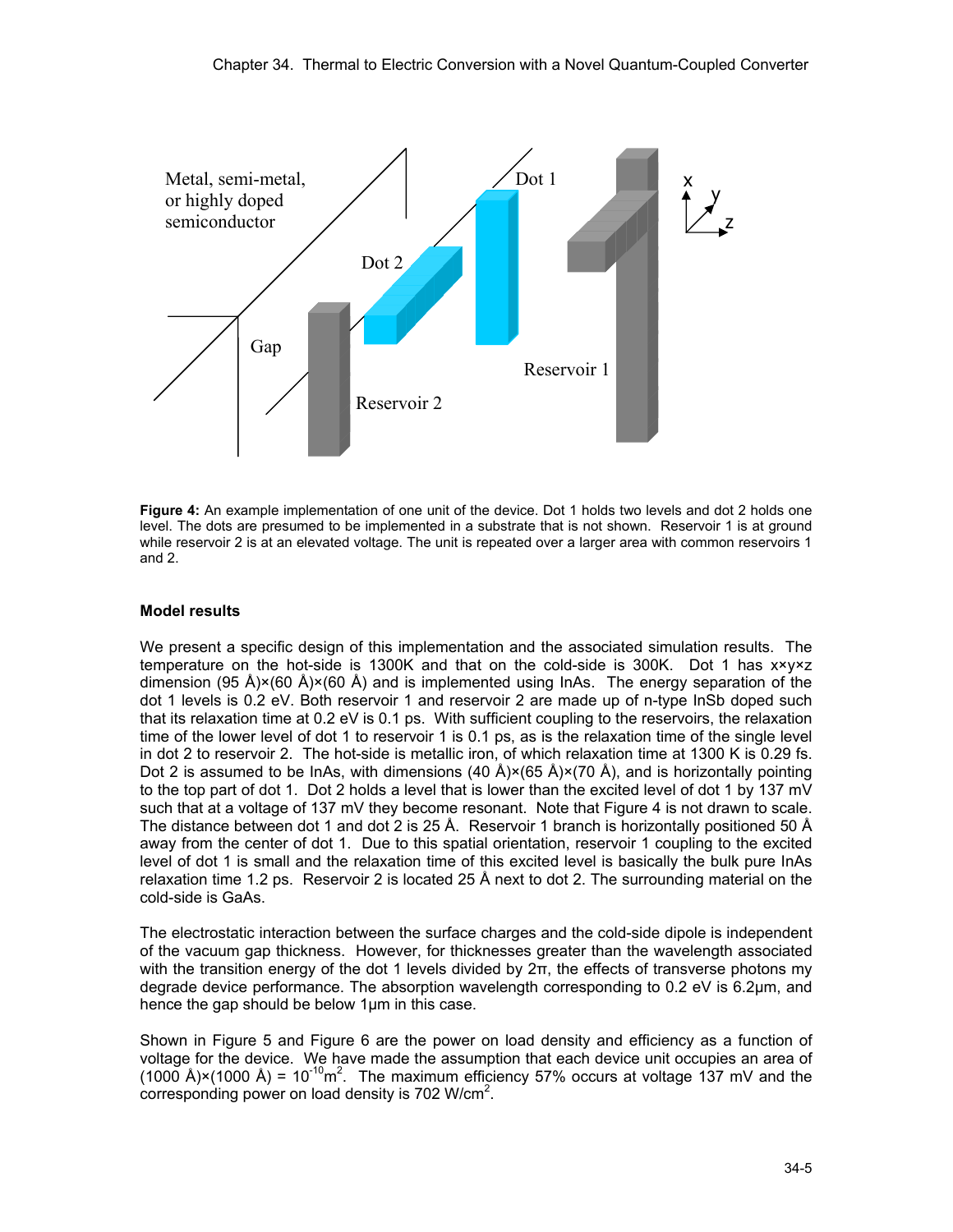

**Figure 5**: load power density as a function of voltage for a hot-side iron design operating at 0.2 eV, with the assumption of 1000 Å×1000 Å device unit area



**Figure 6**: Efficiency as a function of voltage for a hot-side iron design operating at 0.2 eV, with the assumption of 1000 Å×1000 Å device unit area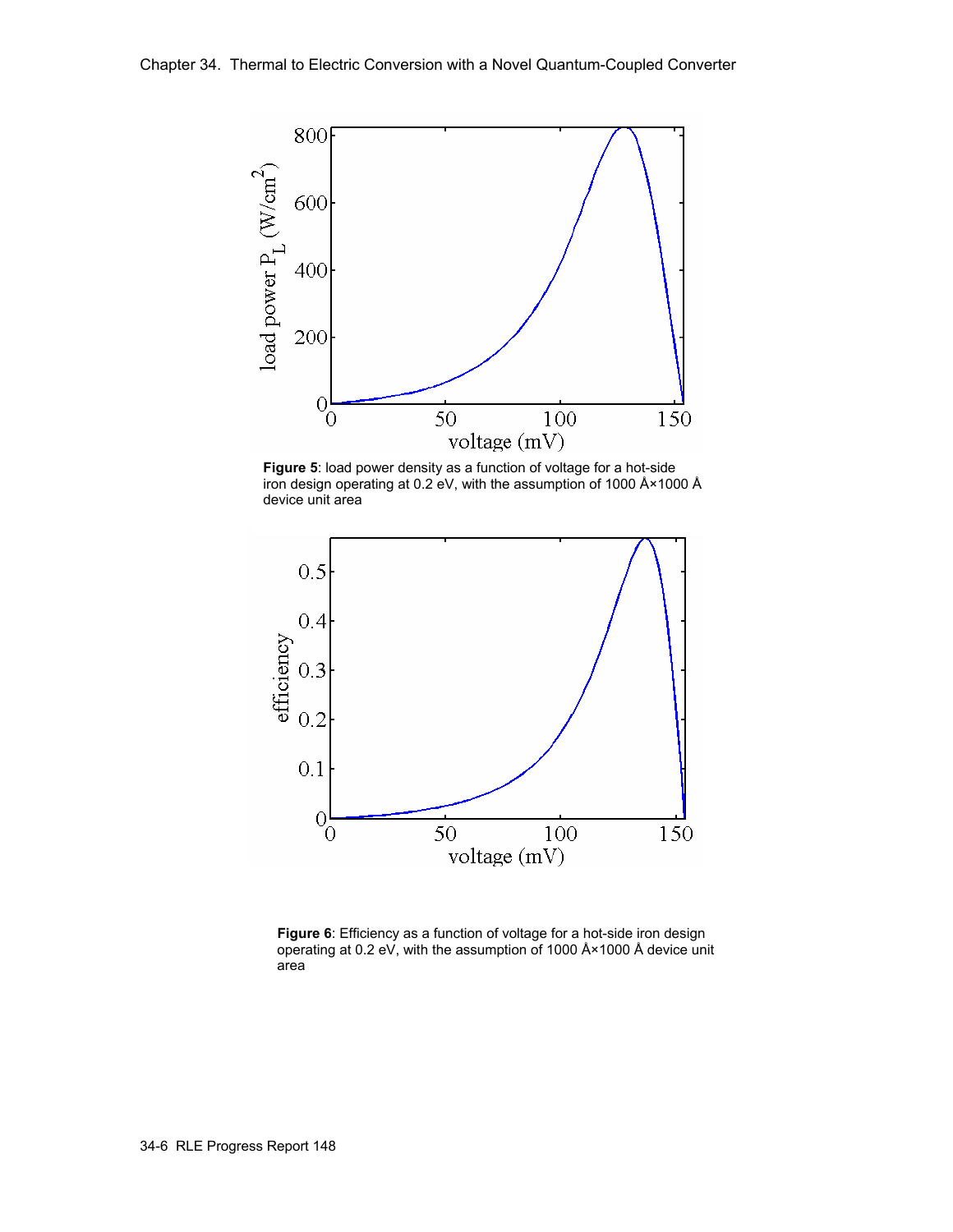# **Nuclear reaction matrix elements including phonon coupling**

## **RLE Group**

Energy Production and Conversion Group

## **Sponsors**

Bose foundation, Griswold gift fund, Kimmel gift fund, and Darpa

# **Project Staff**

Irfan Chaudhary and Peter L. Hagelstein

# **Introduction**

In nuclear physics, the vacuum approximation has long been used as a tool in the analysis of nuclear reactions. The basic idea is that in a collision between two nuclei, nothing happens until the nuclei get close enough for the strong force to play a role, and when this happens the reaction dynamics takes place locally on a time scale short enough that there is not enough time to communicate to neighboring atoms that a reaction has occurred. Hence, the answer that one gets for a vacuum calculation by all rights should be the same as if one had included the local environment on the atomic scale in the problem.

However, since 1989 there have been reported many experiments involving metal deuterides in which anomalies (such as excess heat, correlation between heat and <sup>4</sup>He, as well as other effects) appear. These effects are not consistent with the nuclear reaction physics according to the vacuum approximation, and they provide us with motivation for exploring coupling between nuclear reactions and the local environment, as well as the consequences of such coupling. Given that the nuclear center of mass coordinate in a solid is a phonon operator, it follows most naturally to examine the coupling between nuclear reactions and phonon modes. We have recently developed a model for incorporating phonon exchange in strong force matrix elements of the type that appear in simple reaction calculations in a Born type of approximation. This enables a direct calculation of how many phonons are exchanged in the course of a reaction (at least in a Born approximation), as well as the associated angular momentum exchange. The ability to perform such calculations lies at the basis of the analysis of proposed models for reaction mechanisms relevant to the anomalies.

## **Connection with conventional phonon exchange models**

Phonon exchange with electrons is known in the solid state and chemical physics literature. In the solid state literature, phonon exchange with electrons can be derived from the Coulomb interaction in the form

$$
\hat{V} = -\sum_{i,j} \frac{Z_j e^2}{4\pi \varepsilon_0 |\hat{\mathbf{R}}_j - \mathbf{x}_i|}
$$

In this case, the nuclear center of mass coordinate  $\hat{R}_j^+$  is a phonon operator. One sees here the basic Coulomb interaction, with the distance between the electron (**x**<sup>i</sup> ) and nucleus depending on the phonon excitation. In the event that the electron and phonon wavefunctions separate, an associated matrix element can be written as

$$
M_{\hat{\mu}} = -\left\langle \Psi_{f}^{L}(\mathbf{q}) \psi_{f}(\mathbf{x}_{1} \cdots \mathbf{x}_{n}) \middle| \sum_{i,j} \frac{Z_{j} e^{2}}{4 \pi \varepsilon_{0} \left| \hat{\mathbf{R}}_{j}(\mathbf{q}) - \mathbf{x}_{i} \right|} \middle| \Psi_{i}^{L}(\mathbf{q}) \psi_{i}(\mathbf{x}_{1} \cdots \mathbf{x}_{n}) \right\rangle
$$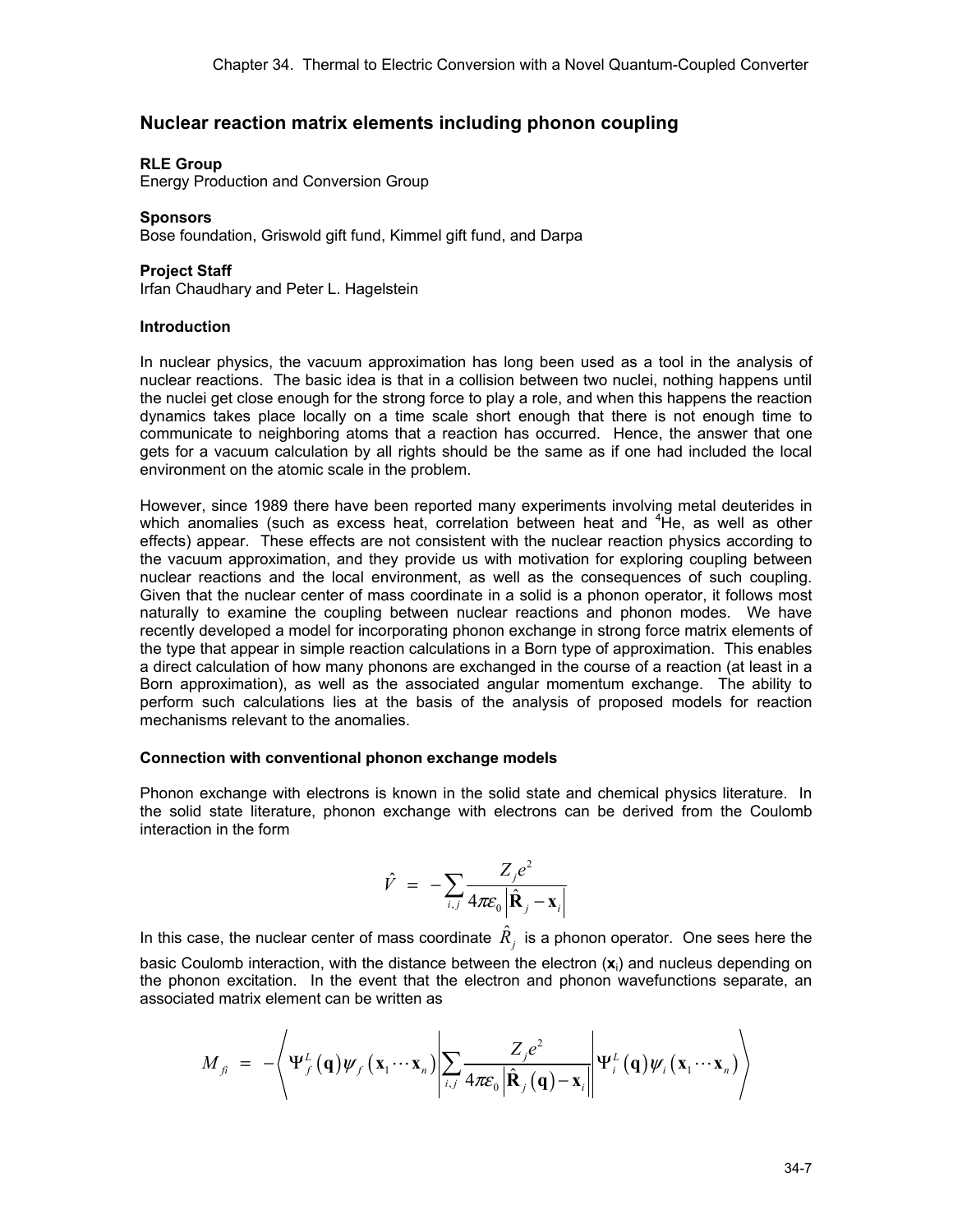This constitutes a simple formula from which electron-phonon interactions might be developed from first principles. Similarly, in the case of neutron scattering, the inclusion of phonon interaction can be accomplished similarly. In this case, an idealized potential of the form

$$
\hat{V} = V_0 \sum_{i,j} \delta^3 \left( \hat{\mathbf{R}}_j - \mathbf{r}_i \right)
$$

Once again, what matters is the separation between the neutron (**r**<sup>i</sup> ) and the nuclear center of mass ( $\hat{\textbf{R}}_j$ ), the latter which is made up of phonon amplitude operators. An interaction matrix element can be written in the case of a separable wavefunction

$$
M_{\hat{\mu}} = \left\langle \Psi_{f}^{L}(\mathbf{q}) \psi_{f}(\mathbf{r}) \middle| \sum_{i,j} V_{0} \delta^{3} (\hat{\mathbf{R}}_{i}(\mathbf{q}) - \mathbf{r}_{j}) \middle| \Psi_{i}^{L}(\mathbf{q}) \psi_{i}(\mathbf{r}) \right\rangle
$$

The coupling between neutron and phonons is made clear in this interaction matrix element.

#### **Simplified interaction matrix element for a nuclear reaction**

The extension of the approach to the case of nuclear reactions is in principle straightforward. For example, if we adopt an idealized scalar nuclear potential model

$$
\hat{V} = \sum_{\alpha < \beta} v_n \left( \mathbf{r}_{\alpha} - \mathbf{r}_{\beta} \right)
$$

in terms of nucleon (that is, proton or neutron) coordinates (**r**<sub>α</sub>, **r**<sub>β</sub>), then the interaction matrix element written also in terms of nucleon coordinates is

$$
M_{fi} = \left\langle \Psi_{f}^{L}(\mathbf{r}_{1} \cdots \mathbf{r}_{n}) \middle| \sum_{\alpha,\beta} v_{n}(\mathbf{r}_{\alpha} - \mathbf{r}_{\beta}) \middle| \Psi_{i}^{L}(\mathbf{r}_{1} \cdots \mathbf{r}_{n}) \right\rangle
$$

Since the strong force interaction in a nuclear reaction is written in terms of a potential between individual nucleons, the matrix element appears simplest when written in terms of nucleon coordinates. However, we would like to express the matrix element in terms of phonon coordinates, and not nucleon coordinates. As an intermediate step, we might express it in terms of nuclear center of mass coordinates (**R**), and relative nucleon coordinates (ξ).

$$
M_{\hat{\beta}} = \int \Psi_{f}^{L} \Big( \big\{ \mathbf{R}^{f} \big\} , \big\{ \xi^{f} \big\} \Big) \sum_{\alpha < \beta} v_{n} \big( \mathbf{r}_{\alpha} - \mathbf{r}_{\beta} \big) \Psi_{i}^{L} \Big( \big\{ \mathbf{R}^{i} \big\} , \big\{ \xi^{i} \big\} \Big)
$$
  
 
$$
\times \prod_{\alpha} \delta^{3} \big( \mathbf{r}_{\alpha}^{f} - \mathbf{r}_{\alpha}^{i} \big) d \big\{ \xi^{i} \big\} d \big\{ \xi^{f} \big\} d \big\{ \mathbf{R}^{i} \big\} d \big\{ \mathbf{R}^{i} \big\}
$$

The form of this interaction matrix element appears a bit complicated since there are initial state center of mass and relative coordinates, as well as final state coordinates. This is necessary since some of the nuclei in the final state lattice may be different than the nuclei in the initial state lattice, since a nuclear reaction may have taken place. Once the lattice has been specified in terms of center of mass coordinates, then it is straightforward to convert to phonon coordinates. We may write

$$
M_{fi} = \int \Psi_{f}^{L} \left( \mathbf{q}^{f}, \left\{ \xi^{f} \right\} \right) \sum_{\alpha < \beta} v_{n} \left( \mathbf{r}_{\alpha} - \mathbf{r}_{\beta} \right) \Psi_{i}^{L} \left( \mathbf{q}^{i}, \left\{ \xi^{i} \right\} \right) \prod_{\alpha} \delta^{3} \left( \mathbf{r}_{\alpha}^{f} - \mathbf{r}_{\alpha}^{i} \right) d \left\{ \xi^{i} \right\} d \left\{ \xi^{f} \right\} d \mathbf{q}^{i} d \mathbf{q}^{f}
$$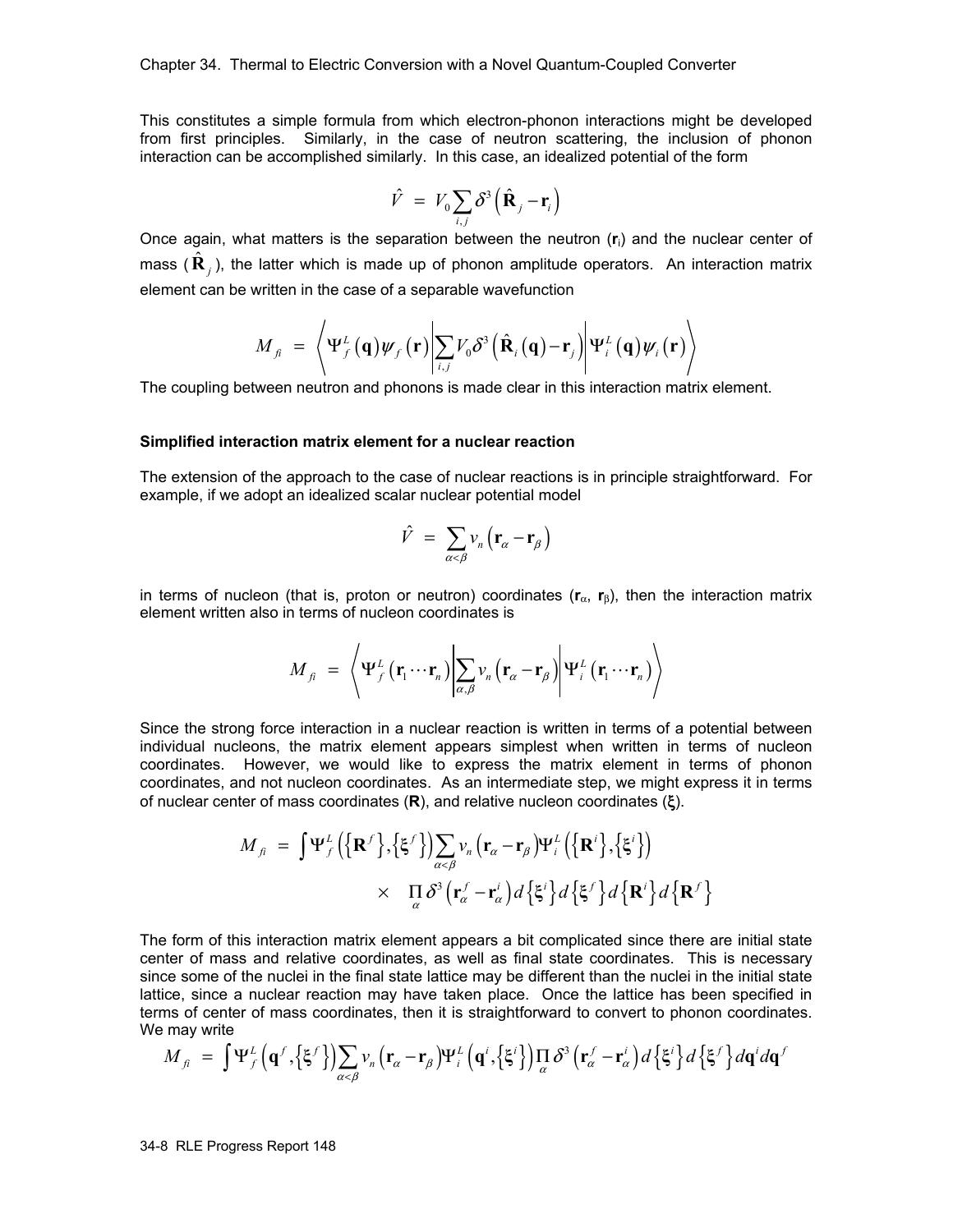If the phonon coordinates and internal nuclear coordinates separate (which should be quite a good approximation), then it is possible to recast this matrix element in the form

$$
M_{\hat{\mu}} = \int \Psi_{f}^{L} (\mathbf{q}^{f}) \hat{v} (\mathbf{q}^{f}, \mathbf{q}^{i}) \Psi_{i}^{L} (\mathbf{q}^{i}) \delta^{N} (\mathbf{q}^{f} - \mathbf{A} \mathbf{q}^{i} - \mathbf{b}) d\mathbf{q}^{i} d\mathbf{q}^{f}
$$

In this matrix element, the effective potential operator is developed over an appropriate integration over internal relative coordinates. Such a matrix element is sometimes written more simply as

$$
M_{fi} = \int \Psi_{f}^{L} (\mathbf{q}^{f}) \hat{v} (\mathbf{q}^{f}, \mathbf{q}^{i}) \Psi_{i}^{L} (\mathbf{q}^{i}) d\mathbf{q}^{i}
$$

where the final state phonon mode amplitudes are in general related to the initial amplitudes through a rotation and translation

$$
\mathbf{q}^f = \mathbf{A}\mathbf{q}^i + \mathbf{b}
$$

We see that in the case of a much simplified model nuclear potential, the inclusion of phonon exchange in a nuclear reaction matrix element is straightforward, and fits generally within standard theory for phonon exchange.

#### **Phonon exchange in the case of realistic nuclear potentials**

We benefited in the formulation above from the use of a simple nuclear potential model. However, such simplified nuclear potential models do not give a good description of a nuclear reaction. Instead, one needs to use a more realistic nuclear potential, which will depend on spin and isospin. In this case, we can make progress by adopting nuclear wavefunctions of the form

$$
\Psi = \sum_j C_j R_j(\{\mathbf{r}\}) S_j(\{\sigma\}) T_j(\{\tau\})
$$

Since we choose to work with nuclear wavefunctions that are antisymmetric, this kind of construction must be carried out using basis vectors of operators that are representations of the symmetric group. Once this construction is made, then the evaluation of the nuclear matrix element is straightforward. For example, we may develop an interaction matrix element generally in the vacuum case in terms of spatial coordinates

$$
\left\langle \Psi^{'}\bigg| \sum_{\alpha<\beta} V(\alpha,\beta)\bigg| \Psi\right\rangle = \sum_{j,k} \left\langle R_{k}^{'}(\{\mathbf{r}\})\big| V_{R}^{k,j}(\{\mathbf{r}\})\big| R_{j}(\{\mathbf{r}\})\right\rangle
$$

Here, we have included the spin and isospin algebra in the definition of the effective interaction potential

$$
V_k^{k,j}(\{\mathbf{r}\}) = C_k^*C_j \left\langle S_k(\{\sigma\}) T_k(\{\tau\}) \Big| \sum_{\alpha < \beta} V(\alpha, \beta) \Big| S_j(\{\sigma\}) T_j(\{\tau\}) \right\rangle
$$

By making use of this kind of construction, we have succeeded in making the calculation with the realistic nuclear potential look like a summation over terms each of which is of the form given above. This is both interesting and practical. The lattice can be included simply by introducing the nuclear center of mass coordinates of the nonreacting nuclei as spectators in the wavefunctions, and repeating the calculation.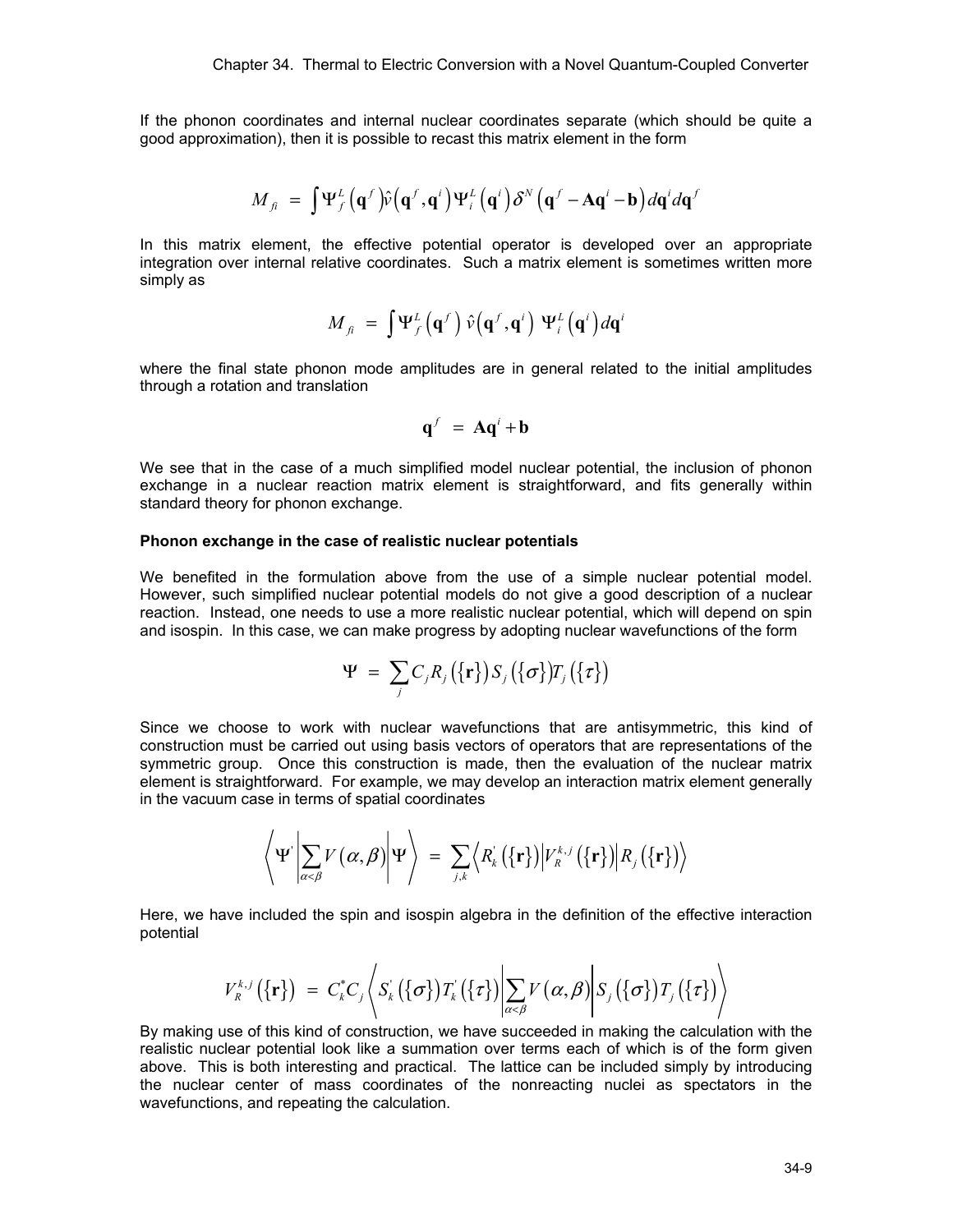#### **Phonon exchange in the case of a realistic nuclear potential**

We considered in detail such a calculation. The initial state contains two deuterons, and the final state contains a neutron and a <sup>3</sup>He nucleus, and we chose as a model realistic nuclear potential the Hamada-Johnston potential. The interaction matrix element can be expressed as a sum of integrals, one of which we discuss here. The integral of interest that we focused on can be written as

$$
I = \int \Psi_{f}^{L} \left( \mathbf{q}^{f}, \mathbf{r}_{4}^{f} \right) \hat{v} \left( \mathbf{q}^{f}, \mathbf{q}^{i} \right) \Psi_{i}^{L} \left( \mathbf{q}^{i}, r_{dd}^{i} \right) \delta^{N_{q}} \left( \mathbf{q}^{f} - \mathbf{A} \mathbf{q}^{i} - \mathbf{b} \right) d\mathbf{r}_{4}^{f} d\mathbf{r}_{dd}^{i} d\mathbf{q}^{i} d\mathbf{q}^{f}
$$

Here the final state contains a neutron  $(\mathbf{r}_4^f)$  in addition to the lattice, and the initial state contains a description of the two deuterons as looking like a  $4$ He to the lattice, with the relative separation between the deuterons ( $\mathbf{r}^i_{dd}$  ) included separately. The effective interaction in this case is

$$
\hat{v}(\mathbf{q}^f, \mathbf{q}^i) = \int \phi_{3He} \left( \xi_{32}^f, \xi_{21}^f \right) V \left( \xi_{21}^f \right) \phi_d \left( \xi_{41}^i \right) \times \delta^3 \left( \left( \mathbf{R}_{3He}^f \left( \mathbf{q}^f \right) - \frac{1}{3} \xi_{32}^f - \frac{2}{3} \xi_{21}^f \right) - \left( \mathbf{R}_{4He}^i \left( \mathbf{q}^i \right) - \frac{1}{2} \xi_{21}^i - \frac{1}{2} \xi_{43}^i \right) \right) \times \delta^3 \left( \left( \mathbf{R}_{3He}^f \left( \mathbf{q}^f \right) - \frac{1}{3} \xi_{32}^f + \frac{1}{3} \xi_{21}^f \right) - \left( \mathbf{R}_{4He}^i \left( \mathbf{q}^i \right) + \frac{1}{2} \xi_{21}^i - \frac{1}{2} \mathbf{r}_{dd}^i \right) \right) \times \delta^3 \left( \left( \mathbf{R}_{3He}^f \left( \mathbf{q}^f \right) + \frac{2}{3} \xi_{32}^f + \frac{1}{3} \xi_{21}^f \right) - \left( \mathbf{R}_{4He}^i \left( \mathbf{q}^i \right) - \frac{1}{2} \xi_{21}^i - \frac{1}{2} \mathbf{r}_{dd}^i \right) \right) \times \delta^3 \left( \mathbf{r}_4^f - \left( \mathbf{R}_{4He}^i \left( \mathbf{q}^i \right) + \frac{1}{2} \xi_{21}^i + \frac{1}{2} \mathbf{r}_{dd}^i \right) \right) d \xi_{21}^f d \xi_{32}^f d \xi_{21}^i d \xi_{43}^i
$$

For the specific spin and isospin channels that we selected, the Hamada-Johnston potential leads to an effective potential of the form

$$
V(\mathbf{r}) = 18\sqrt{3} \frac{(x+iy)z}{r^2} y_T^{et}(\mu r) + \sqrt{3} (\hat{L}_+ \hat{L}_z + \hat{L}_z \hat{L}_+) y_{LL}^{et}(\mu r)
$$

#### **Discussion**

The calculation of nuclear matrix elements is complicated by the fact that empirical nuclear potentials have terms that depend on space, spin, and isospin, and require nuclear wavefunctions that have well defined symmetries in space, spin, and isospin. In order to include phonon exchange, we needed to develop wavefunctions with specific spin and isospin parts (which are themselves basis vectors of operators that are representations of the symmetric group) and general spatial dependence (consistent with symmetric group properties). Once we use such wavefunctions, the calculations are straightforward. Although such a model and calculation might be viewed as being completely standard, we have so far found only one reasonably obscure paper from the 1960s in the nuclear physics literature discussing the use of this kind of wavefunction construction for the vacuum case.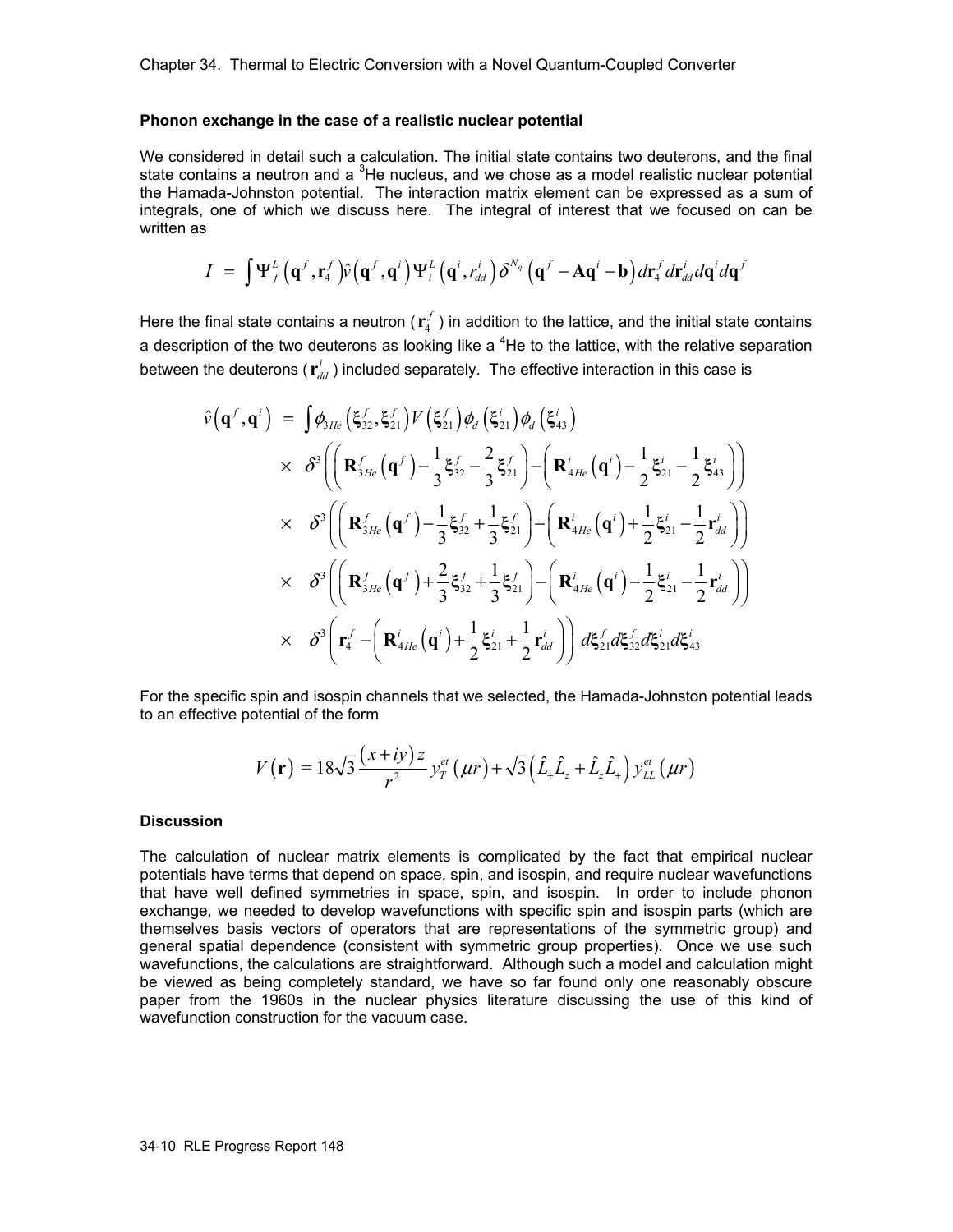# **References**

- 1. I. Chaudhary and P. L. Hagelstein, "Few-body nuclear wavefunctions," *Proceedings of the 10th International Conference on Cold Fusion,* Cambridge, MA, Aug. 2003, p. 887.
- 2. I. Chaudhary and P. L. Hagelstein, "Four-body RST general nuclear wavefunctions and matrix elements," *Proceedings of the 12th International Conference on Cold Fusion,* Yokohama, Japan, Dec. 2005, (in press).
- 3. I. Chaudhary and P. L. Hagelstein, "Inclusion of phonon exchange in a nuclear reaction matrix element,' submitted to *Phys. Rev. B.* Available on the web at arXiv:condmat/0606585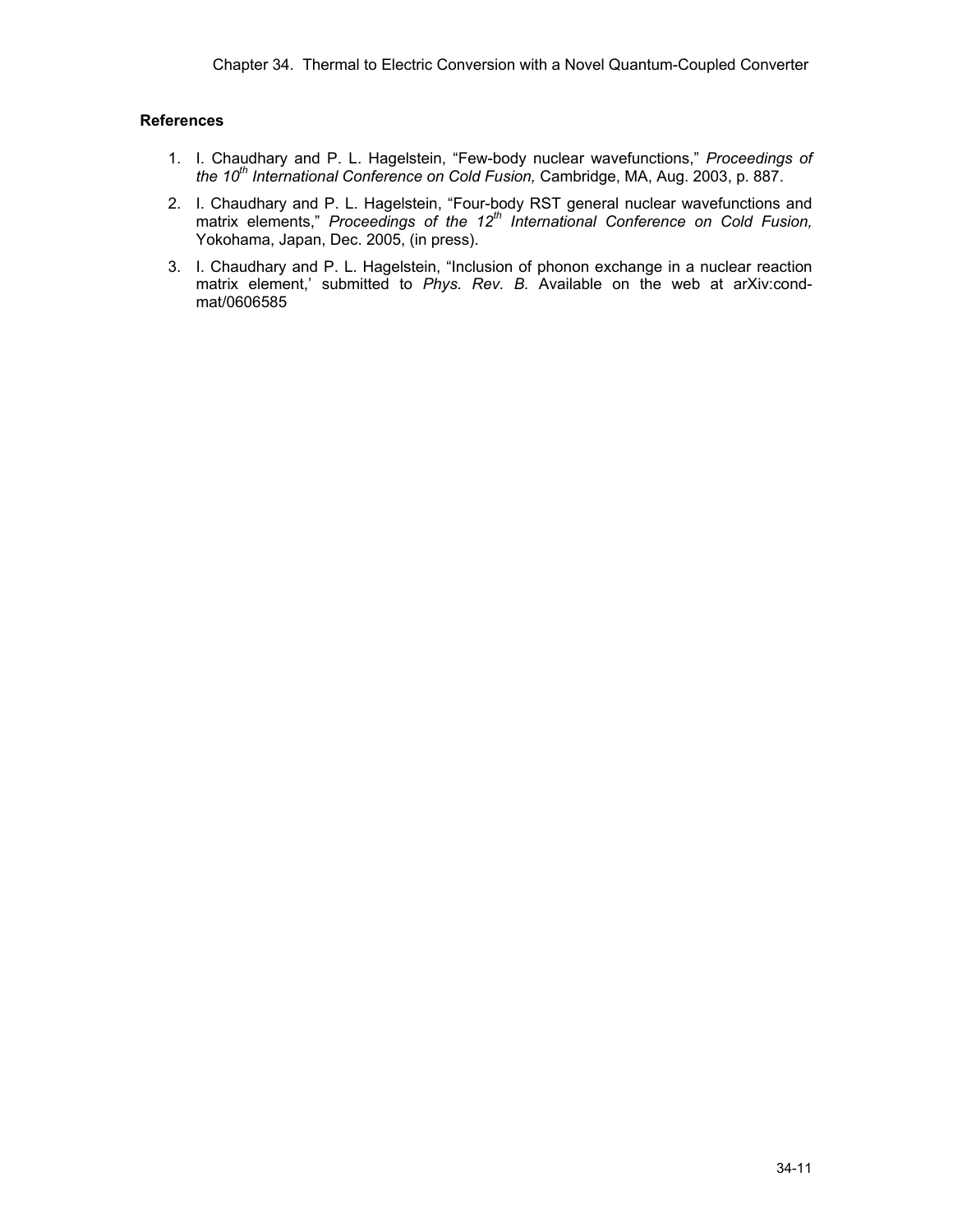# **Simple model for excess heat in metal deuterides**

## **RLE Group**

Energy Production and Conversion Group

**Sponsors**  Spindletop Corporation

**Project Staff** 

Peter L. Hagelstein

### **Introduction**

Following the initial report of the appearance of an excess heat effect in metal deuterides in 1989, we were motivated to explore physical mechanisms in the hope of developing theoretical models that could provide insight and predictive capability. The development of even the simplest models has as a prerequisite the development of an underlying physical picture which is relevant. So, over the years, experimental results have shed more light on things and our physical understanding has improved, and this had led to the recent development of some very simple models which appear to relevant to excess heat production. We will discuss these models and associated ideas in what follows.

### **Equivalent two-level systems and excitation transfer**

We discussed phonon exchange in connection with an interaction matrix element for a nuclear reaction in a separate article in this report. Reactions at different sites that couple to a common highly excited phonon mode have the possibility of being coupled together, which can give rise to qualitatively new physics. And if a reaction at one site can couple to a reaction at a second, there is no reason that reactions at other sites can do so as well. Very quickly, we end up with many site models in which excitation is being transferred from one set of levels to another set.



**Figure 1:** Schematic of excitation transfer scheme. The transition energy for  $D_2$  (through  ${}^{3}$ He+n intermediate states) to <sup>4</sup>He is transferred to other nuclei, producing a neutral plus daughter excited state, mediated by coupling to a highly excited phonon mode or other macroscopic degree of freedom.

Such models rapidly become too complicated to analyze in detail, which motivates us to find simpler idealized models which we can analyze that work the same way. Perhaps the simplest way to develop such reduced models is to make use of equivalent two-level systems. For example, molecular deuterium embedded in a condensed matter environment can serve as the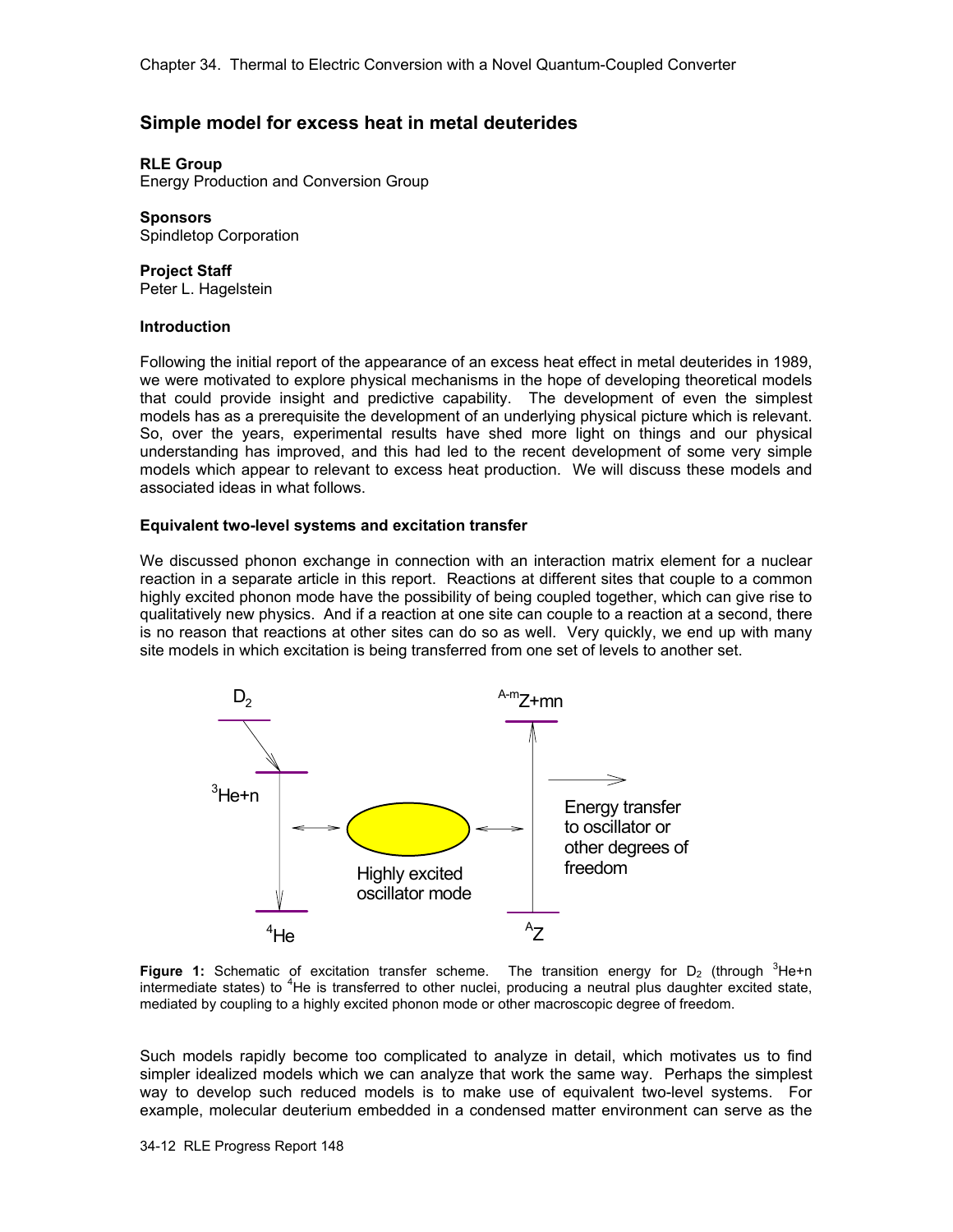upper state of such a two-level system, and  ${}^{4}$ He can be the ground state. If the excitation is transferred to neutral plus daughter states in Pd (or in other nuclei), then the ground state nuclei can be carried over to be the ground state of a second two-level system, and the neutral plus daughter can serve as the upper state. This is depicted in Figure 1.

Excitation transfer can only work if both transitions are coupled to a common highly excited phonon mode. This coupling is very weak since it involves a tunneling matrix element for tunneling through a Coulomb barrier from atomic scale separation to nuclear scale separation. Not much energy is exchanged with the phonon mode in association with this excitation transfer. On the receiver side, the excited neutral plus daughter states are able to transfer their excitation rapidly from site to site, exchanging a small amount of excitation in association with each transfer. We have constructed many-site models that describe this kind of dynamics, but we do not as yet have satisfactory solutions in general. However, we have proposed a further simplification that appears to yield models that we can analyze.

# **Excitation transfer between Dicke systems**

On the receiver side, we can think of the many-site model in terms of a set of two-level systems that are coupled to a highly excited oscillator. In the case of linear coupling, this kind of system is discussed in the literature in terms of coupled Dicke and SHO systems, or more simply as the spin-boson problem. In our system, the coupling must be nonlinear, but this is thought not to change the problem very much. Mixing between the Dicke system and oscillator produces a hybrid mixed system that has a great many levels that are roughly equi-spaced at the oscillator energy. Transferring excitation to this system can be thought of schematically as illustrated in Figure 2.



**Figure 2:** Simplification of scheme illustrated above. The receiver-side nuclei and oscillator are strongly coupled, so we think of the model in terms of a two-level system weakly coupled to a hybrid Dicke and oscillator system.

We have studied the coupled oscillator and Dicke system both analytically and numerically, as discussed briefly in the ICCF12 proceedings. These studies have pointed to the possibility of a simpler kind of model which is easier to understand.

In the simplest view of the problem, excitation is transferred slowly from the  $D_2$ <sup>4</sup>He Dicke system to the receiver nuclei Dicke system, and then lost through coupling to the phonon mode. The initial excitation transfer is very slow, because it is hindered due to tunneling through the Coulomb barrier. The rapid excitation transfer between the receiver nuclei doesn't accomplish much (other than stabilization of the excited states) on a short time scale. On a longer time scale, the rapid excitation transfer leads to net de-excitation of excited states and net transfer of energy to the oscillator. Consequently, it seems plausible to examine models in which the excitation transfer between Dicke systems is modeled in detail, and with the excitation loss on the receiver side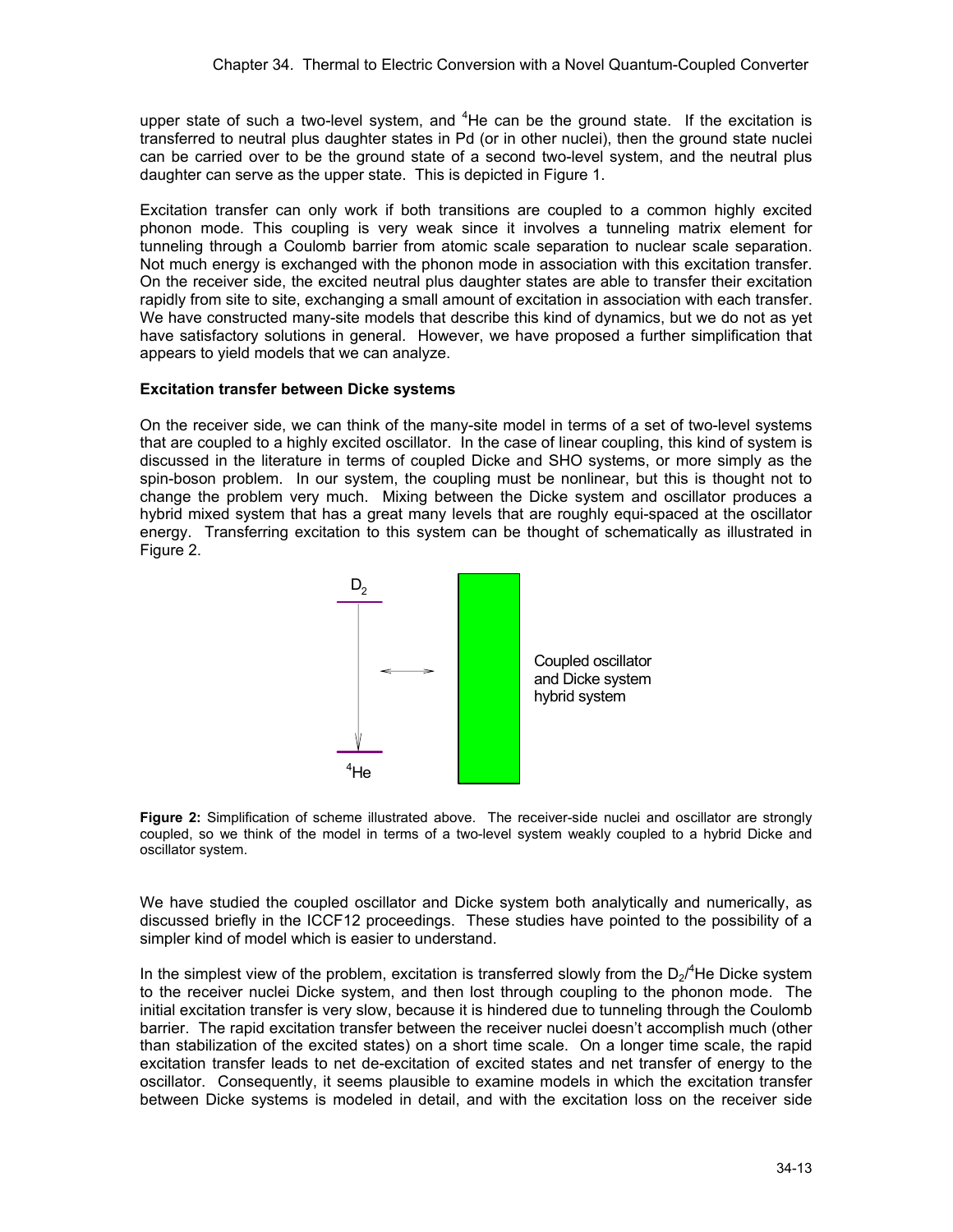added separately. One way to do this is to study a model for resonant excitation transfer between weakly coupled Dicke systems, which is governed by the Hamiltonian

$$
H = \frac{\Delta E}{\hbar} \hat{S}_z^1 + \frac{\Delta E}{\hbar} \hat{S}_z^2 + \frac{V}{\hbar^2} e^{-G} \left( \hat{S}_+^1 \hat{S}_-^2 + \hat{S}_-^1 \hat{S}_+^2 \right)
$$

Results from simulations of the dynamics of the excitation transfer are shown in Figure 3. One sees in these results that the excitation is initially localized in the upper state of the  $D_2$ <sup>4</sup>He system, and then is transferred to the receiver nuclei. The associated rate is initially low, and then increases rapidly, so that most of the excitation transfer happens in a "burst".



**Figure 3:** Simulation results for excitation transfer for resonant Dicke systems. Shown is the logarithm of the  $D<sub>2</sub>$  population distribution as a function of time for: the case of a balanced system in which 40 two-level systems initially excited is coupled to 40 two-level systems initially in the ground state (left); and the case of an unbalanced system in which 200 two-level systems initially excited are coupled to a large number of twolevel systems initially in the ground state.

It is possible to use Ehrenfest's theorem to develop evolution equations for the expectation value of the populations. Doing so leads to coupled second-order differential equations for the upper state populations of the two systems

$$
\frac{d}{dt}n_1 = v_1
$$
\n
$$
\frac{d}{dt}v_2 = v_2
$$
\n
$$
\frac{d}{dt}v_1 = a
$$
\n
$$
\frac{d}{dt}v_2 = -a
$$
\n
$$
a = \frac{2V^2e^{-2G}}{\hbar^2} \left[ [N_1 - n_1][N_2 - n_2][n_2 - n_1] + n_1n_2[N_1 - n_1 - N_2 + n_2] + [N_1 - n_1]n_2 - [N_2 - n_2]n_1 \right]
$$

However, this does not include the loss of population on the receiver side. The receiver side loss in the model under discussion is coherent, at least in the limit that the oscillator does not lose phase coherence. To include such loss correctly requires the development of more sophisticated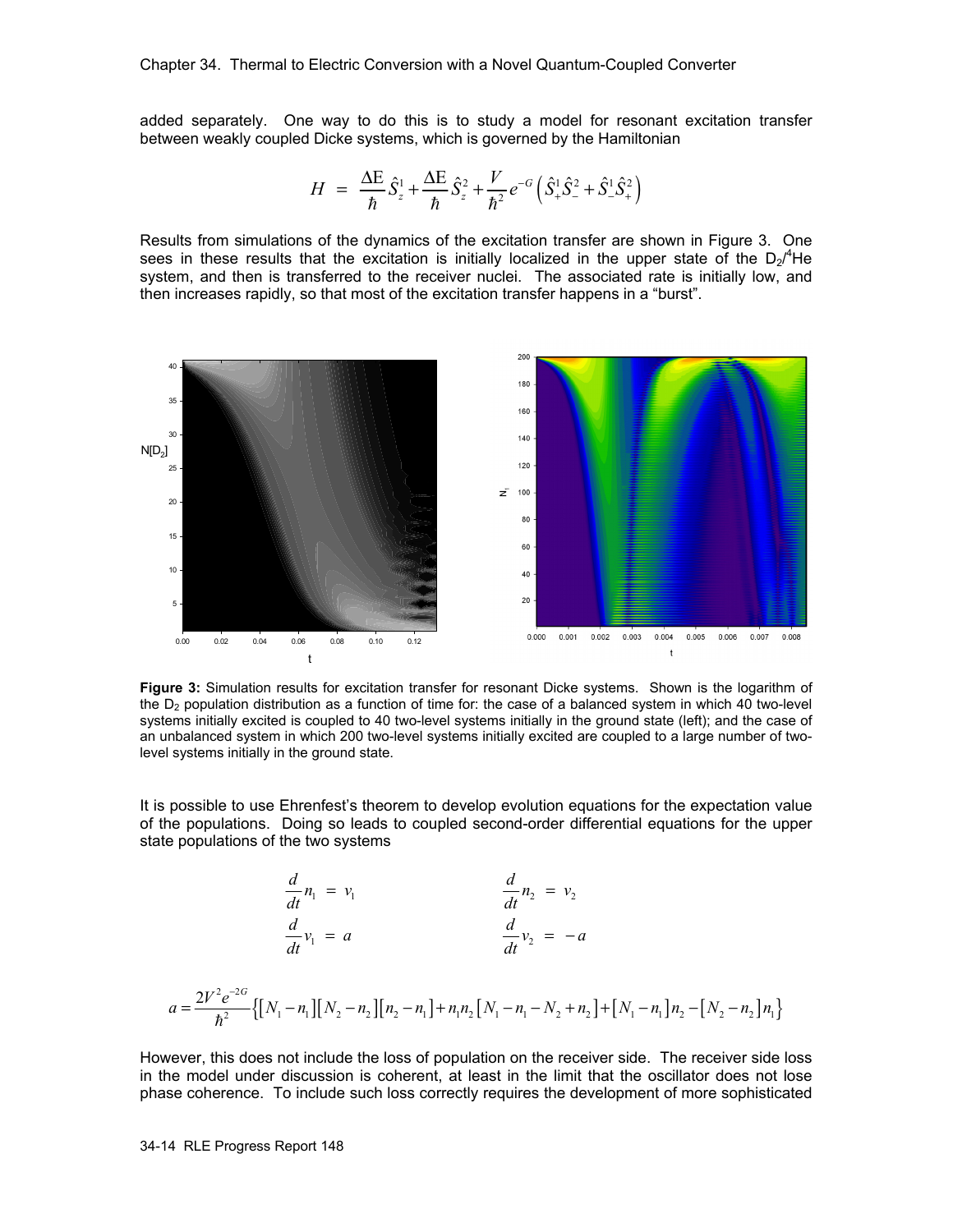models, which has not yet been done. Nevertheless, we can develop an incoherent loss model simply by augmenting the evolution equations with receiver-side relaxation. This leads to

$$
\frac{d}{dt}n_1 = v_1
$$
\n
$$
\frac{d}{dt}n_2 + \frac{n_2}{T} = v_2
$$
\n
$$
\frac{d}{dt}v_1 + \frac{v_1}{T} = a
$$
\n
$$
\frac{d}{dt}v_2 + \frac{v_2}{T} = -a
$$

The resulting equations give solutions that describe excess heat bursts.

#### **Excess heat burst model for the Fleischmann-Pons experiment**

We can use this model to develop predictions for excess heat bursts in Fleischmann-Pons experiments. Such an exercise is interesting, since we can check to see whether such a model is relevant. One the one hand, the model describes coupled resonant Dicke systems with empirical loss, which may be what the important physics in the experiment is. On the other hand, the model describes coupling between a fixed number of  $D_2$ <sup>4</sup>He systems and receiver nuclei, which is probably not a good approximation since  $D_2$  and <sup>4</sup>He are mobile. In addition, the highest power is obtained in the model when the relaxation time is matched to the coherent transfer rate, which provides the best match with experiment. We would prefer to use an independent estimate for the relaxation time. Although we now have first generation models to work with for such comparisons, at this point it seems to make the most sense to work with an empirical relaxation time.

Given this discussion, we have assembled a set of input parameters which leads to predictions which resemble a typical excess heat burst from a Fleischmann-Pons cell (see Table 1).

| <b>Parameter</b>                 | value                                  |
|----------------------------------|----------------------------------------|
| $e^{-G}$                         | $1.7\times10^{-36}$                    |
| $\sqrt{v_{\rm nuc}/v_{\rm mol}}$ | $8.5 \times 10^{-8}$                   |
| $U_{\scriptscriptstyle DD}$      | 3 MeV                                  |
| $\Lambda r$                      | $10 \mu m$                             |
| $f_{DD}$                         | $1.5 \times 10^{-4}$                   |
| $N_{DD}$                         | $5.6 \times 10^{15}$                   |
| $N_{AHe}$                        | $3.8 \times 10^{10}$                   |
| $N_{rec}$                        | $2.3 \times 10^{19}$                   |
| Ω                                | $2.4 \times 10^{-4}$ sec <sup>-1</sup> |
| $E_{_{tot}}$                     | $21.6$ kJ                              |

**Table 1:** Parameters used for standard Fleischmann-Pons excess heat pulse.

In this table we have defined  $\Omega$  according to

$$
\Omega = \sqrt{N_{DD} N_{rec}} \frac{Ve^{-G}}{\hbar}
$$

where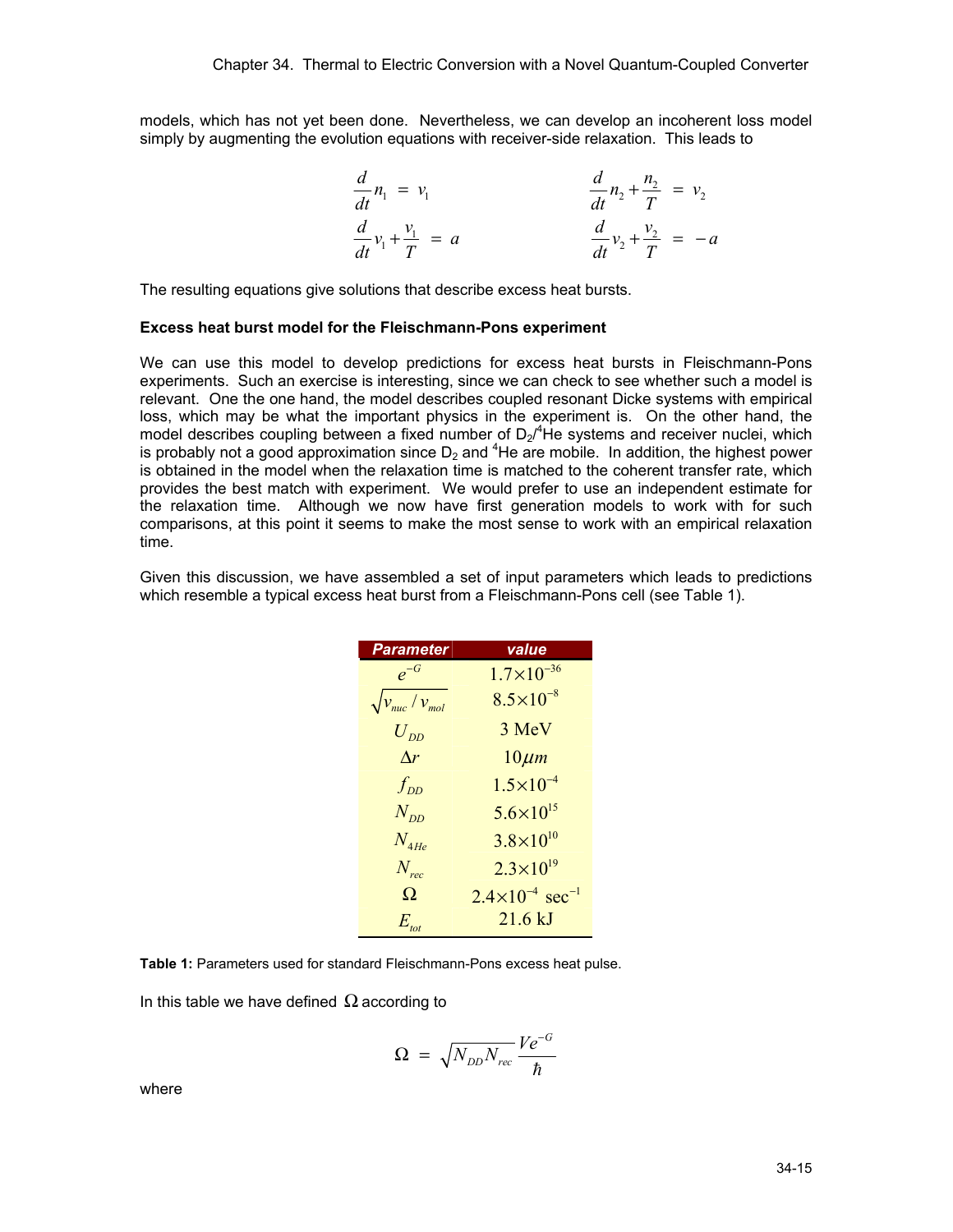Chapter 34. Thermal to Electric Conversion with a Novel Quantum-Coupled Converter

$$
V = \sqrt{\frac{v_{\text{nuc}}}{v_{\text{mol}}}} U_{\text{DD}}
$$

The two deuterons are initially localized in a molecular volume  $v_{mod}$  associated with  $D_2$  in the initial state, and are localized in a nuclear volume  $v_{\text{max}}$  in the final state. In addition to overcoming the Coulomb barrier, the two deuterons must overcome a volume change as well. The relaxation time is taken such that  $\Omega T$  is unity (in many Fleischmann-Pons experiments, conditions are adjusted to produce the largest excess power, and in this model the power is maximized when the relaxation time is made equal to the inverse coherent transfer time). With these parameters, we obtain the results presented in Figure 4. This kind of model assumes that molecular  $D<sub>2</sub>$  is embedded in a low Fermi level environment on the outer 10 microns of the cathode, and that the entire surface participates. This is consistent with excess heat results from the Szpak experiment, in which a roughly 10 micron thick co-deposited Pd layer on a copper substrate appears to lead to very similar levels of excess heat, but without the long lead time associated with the Fleischmann-Pons experiment.



**Figure 4:** Results of a model simulation of an excess heat burst in a Fleischmann-Pons cell. On the left is plotted the D<sub>2</sub> population in the coherent volume (which is a 10 micron thick layer around the surface of a 3 mm diameter Pd cathode 1 cm long), and also the excited state population in the receiver nuclei. On the right is shown the excess power as a function of time obtained from the energy loss of the excited state receiver nuclei. One sees that the model leads to simulation results comparable with experiment based on input parameters thought to be relevant to the experimental conditions.

#### **References**

- 4. P. L. Hagelstein, "Unified phonon-coupled SU(N) models for anomalies in metal deuterides," *Proceedings of the 10th International Conference on Cold Fusion,* Cambridge, MA, Aug. 2003, p. 837.
- 5. P. L. Hagelstein, "Phonon-exchange models: Some new results," *Proceedings of the 11th International Conference on Cold Fusion,* Marseilles, France, Nov. 2004, p. 743.
- 6. P. L. Hagelstein, "Models for anomalies in condensed matter deuterides," *Proceedings of the 12th International Conference on Cold Fusion,* Yokohama, Japan, Dec. 2005, (in press).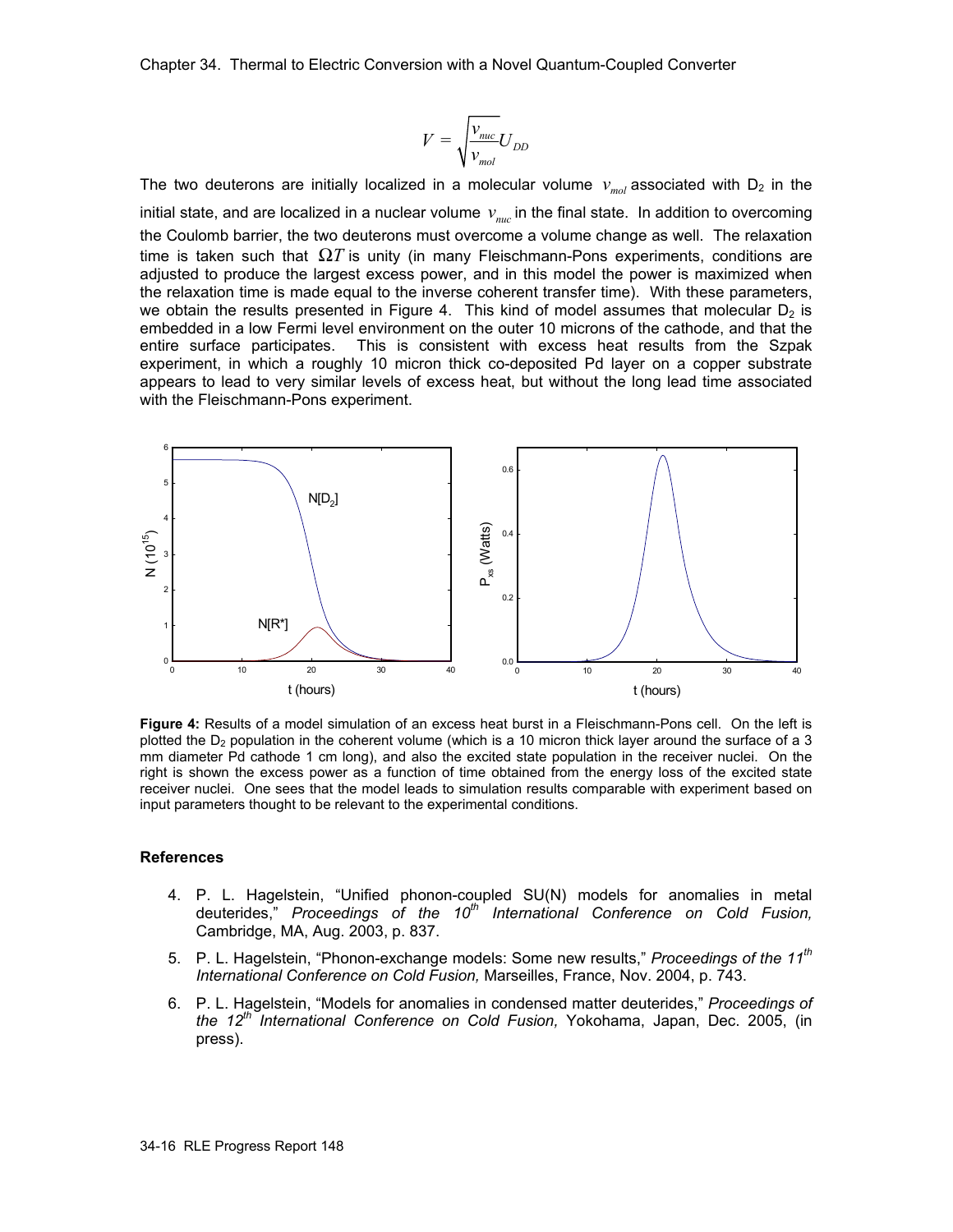# **Modeling of the Yang-Koldomasov experiment**

**RLE Group** 

Energy Production and Conversion Group

**Project Staff** 

Peter L. Hagelstein

# **Introduction**

A new kind of energy-producing device was announced at the  $12<sup>th</sup>$  International Conference on Cold fusion by Hyunik Yang of Hangyang University in South Korea and his colleagues [1,2]. The device as presented is basically a closed loop around which oil is pumped, and forced through a plastic nozzle near Mach 1. In association with the oil flow, a discharge develops in the vicinity of the nozzle, which is readily seen by eye. It was claimed that the device can produce excess heat with a high energy gain (on the order of 500%). At the same conference and in previous conferences of the series, there have been presentations of modified Fleischmann-Pons experiments in which high power gain was observed. Mitchell Swartz described at last year's ANS conference his results with palladium cathodes and heavy water electrolysis the observation of energy gains up to 700%. The Israeli team has reported an energy gain (using a Pd foil electrolyzed in heavy water) in excess of 3000% using palladium cathodes. Tadahiko Mizuno described at ICCF12 an aqueous plasma-electrolysis experiment with a tungsten cathode in which a power gain in excess of 80000% was seen.

Consequently, a new claim of the observation of a 500% energy gain is not by itself out of line with what has been reported recently at the conferences. More significant is the claim that this kind of energy gain is 100% reproducible. Perhaps most interesting is that, if correct, it operates on a new principle as compared to other experiments being studied in the field. For example, in almost all of the other excess heat experiments, deuterium (and/or hydrogen) is loaded into a metal. In this new experiment, excess heat is claimed to be present with no metal. The only solids present in the vicinity of where the reactions take place are plastics, and one would not expect significant loading of the plastic with hydrogen or deuterium under the conditions of the experiment. Hence, if a similar kind of reaction is taking place, it may be occurring in a liquid rather than in a solid. This is interesting, and has attracted our interest.

# **The cell**

The simplest version of the cell looks something like what is shown in Figure 1. Oil flows in under pressure on the left, into the cell where it is forced through a nozzle inside the cell, and then exits on the right. Photographs of more complicated cell arrangements, in which metal discs are inserted upstream of the nozzle, are presented in the ICCF12 conference proceeding of S. Krivit. The basic claim associated with excess heat as presented at ICCF12 involves a comparison of the thermal power, as determined from thermal and pressure measurements taken on either side of the cell combined with measurements of the flow velocity, to the electrical power input to the pump. Measurements were performed in which the energy associated with the integrated temperature rise over a 15 minute run exceeded the electrical energy input over the same time by more than 400%.

When running, a discharge appears in the cell. In addition, cavitation bubbles are observed in the oil flow on the exit side of the cell.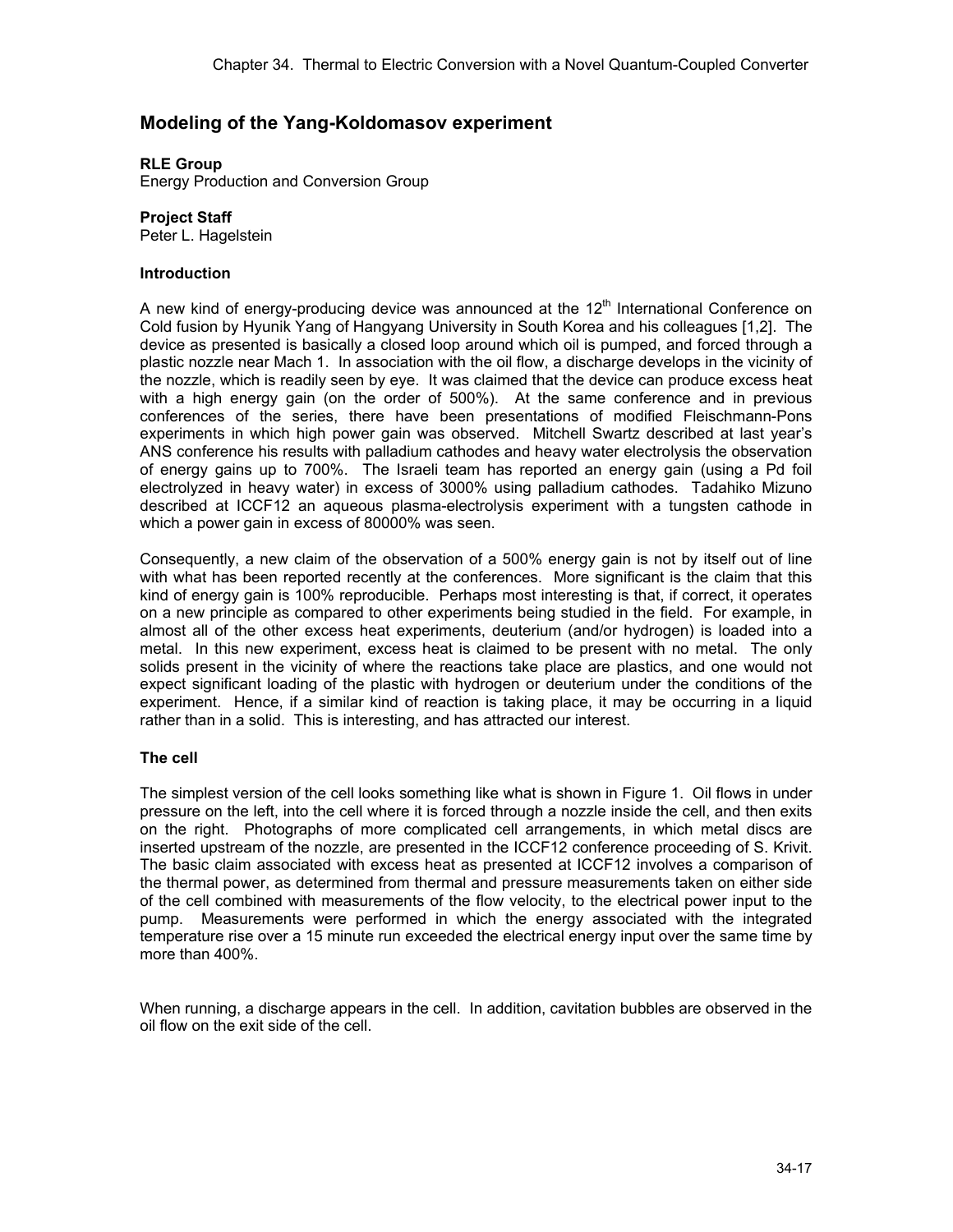

**Figure 1:** Schematic of a basic cell in the Yang-Koldomasov experiment. Oil flows in from the left in a metal pipe (indicated by dark grey), into a cylindrical plastic cell (light gray in white), through a nozzle inside the plastic cell (indicated by the restriction in light gray), and then out of the cell into an exit pipe.

## **Theoretical notions**

As presented at ICCF12, researchers working on the Yang-Koldomasov experiment proposed that the excess heat and related anomalies were due to aneutronic proton-boron fusion reactions. Such a proposal might be challenged since it is not obvious that sufficient kinetic energy is present anywhere in the experiment to overcome the associated Coulomb barrier. Some of the theoretical models that we have been developing for anomalies in metal deuterides may apply to this experiment. For example, the models which we have been developing have no requirement that the condensed matter phase be solid, and we consider the possibility that the Yang-Koldomasov experiment provides for such reactions in a liquid. According to our current thinking, the oil picks up charges from available surfaces in the vicinity of the nozzle and deposits them on downstream surfaces [3]. If the flow is sufficiently fast and if the oil has a low electrical conductivity, then the resulting charge imbalance can produce a discharge within the oil. Such an effect might be considered to be a liquid Van de Graaff effect. The temperatures produced within the discharge would be much too low to support any conventional nuclear reactions. However, it should be possible for chemical reactions to take place in the discharge. From our perspective, the primary function of the discharge in association with the anomalies is to produce a small amount of HD gas (along with much greater amounts of  $H<sub>2</sub>$  gas, as well as other chemical products, all of which are much less important) which is in solution in the oil.

The acceleration of the oil produced by pressure and nozzle in our view may be sufficient to produce nuclear excitation transfer reactions. In this case, excitation from the HD $^3$ He system would be transferred to receiver nuclei in the oil. Given that the oil is essentially a hydrocarbon, the only nuclei present in significant quantities which appear promising as receiver nuclei are <sup>13</sup>C nuclei, which should permit neutron plus  ${}^{12}C$  daughter excitations as required by the current version of the model. The Gamow factor is orders of magnitude larger for tunneling in HD as compared to tunneling in  $D_2$ , so that the associated dynamics can be much faster. Once the excitation is transferred to the carbon nuclei, fast excitation transfer among the excited carbon nuclei supports the excitation (along with substantial angular momentum transfer from the acceleration field) until the fluid leaves the acceleration field. Once this occurs, fast excitation transfer can no longer be mediated by acceleration, and the excited nuclei would have to find decay channels. These would include x-ray and gamma-ray emission, as well as electron recoil decay channels. Fast electrons produced in this manner could be used for other applications [4].

## **Modeling**

It is possible to apply the excitation transfer model to this system under the assumptions described above. We consider the HD $l^3$ He system as one set of equivalent two-level systems,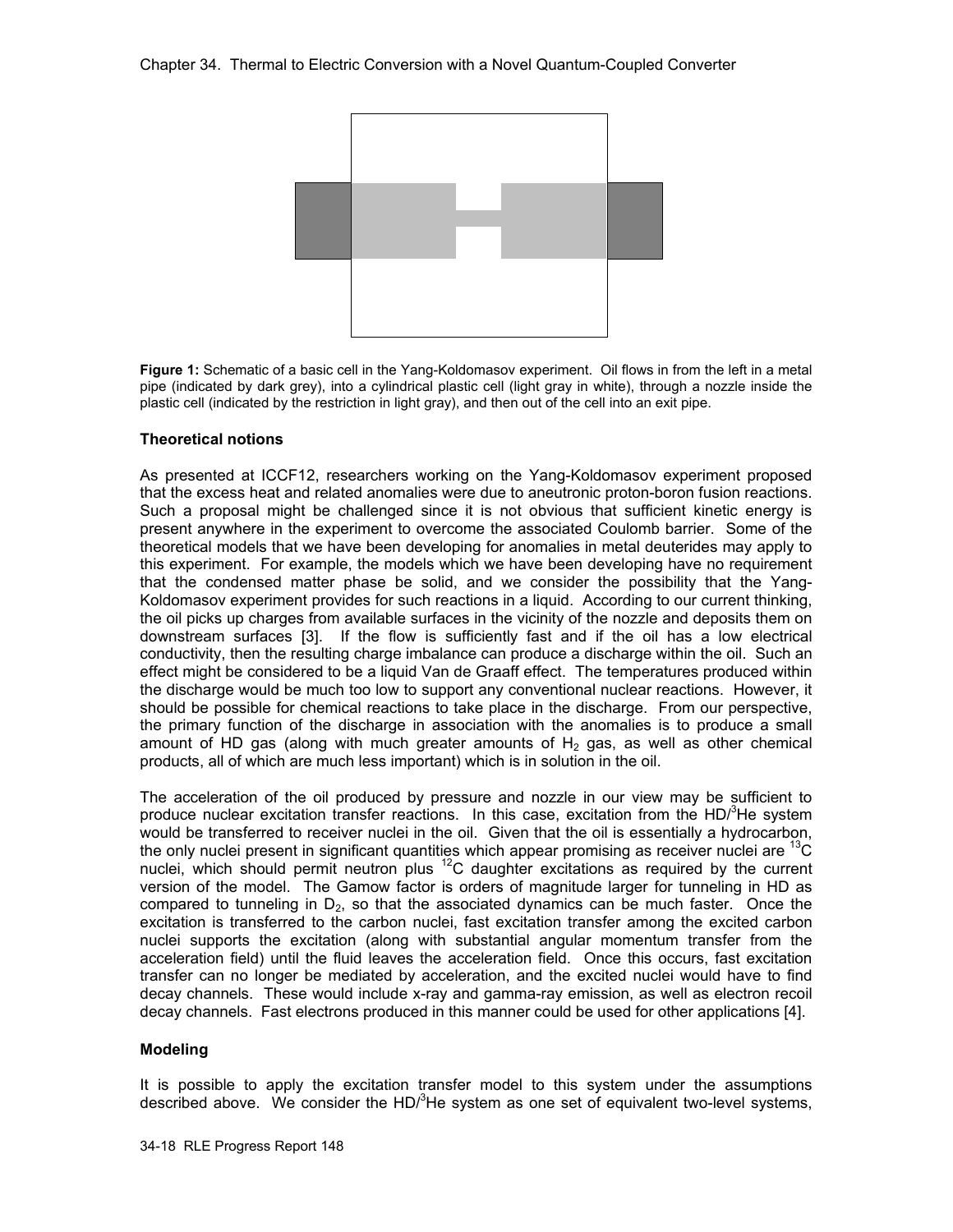and the  $^{13}$ C nuclei as another set of equivalent two-level systems. As long as the acceleration field is sufficiently strong, then there exist equivalent classical states in which  $n^{12}C$  intermediate states with 20 or more units of relative angular momentum exist. In this case, we might model the excitation transfer using

$$
H = \frac{\Delta E}{\hbar} \hat{S}_z^1 + \frac{\Delta E}{\hbar} \hat{S}_z^2 + \frac{V}{\hbar^2} e^{-G} \left( \hat{S}_+^1 \hat{S}_-^2 + \hat{S}_-^1 \hat{S}_+^2 \right)
$$

Since the excitation transfer process is considered to take place over a very short time in which the associated fluid element remains in the acceleration field, we can make use of our Ehrenfest analysis without relaxation, and write

$$
\frac{d}{dt}n_1 = v_1 \qquad \frac{d}{dt}n_2 = v_2
$$
  

$$
\frac{d}{dt}v_1 = a \qquad \frac{d}{dt}v_2 = -a
$$
  

$$
a = \frac{2V^2e^{-2G}}{\hbar^2} \left\{ \left[ N_1 - n_1 \right] \left[ N_2 - n_2 \right] \left[ n_2 - n_1 \right] + n_1 n_2 \left[ N_1 - n_1 - N_2 + n_2 \right] + \left[ N_1 - n_1 \right] n_2 - \left[ N_2 - n_2 \right] n_1 \right\}
$$

It is possible to develop a power series solution for  $n_2(t)$  valid for small *t*. Doing so allows us to obtain general analytic expressions for the reaction rate and excess power production. The series solution is

$$
n_2(t) \approx \frac{n_{HD}n_{3He}}{(n_{HD}+n_{3He})} \left\{ (\Omega t)^2 + \frac{1}{3} (\Omega t)^4 + \frac{2}{45} (\Omega t)^6 + \cdots \right\}
$$
  

$$
\Omega = \sqrt{(n_{HD}+n_{3He})n_{13C}} V_{coh} \frac{V_{HD}}{\hbar} e^{-G}
$$

Keeping only the leading order term leads to an estimate for the reaction rate given by

$$
\Gamma = n_{HD} n_{3He} n_{13C} V_{coh}^3 \frac{V_{HD}^2}{\hbar^2} e^{-2G} t_0
$$

Here,  $n_{HD}$ ,  $n_{3He}$ , and  $n_{13C}$ , are concentrations per cc of the nuclei involved in the excitation transfer process. The coherence volume associated with the acceleration field is  $V_{coh}$ , and  $t_0$  is the transit time through the acceleration field. The Gamow factor is approximately

 $e^{-G} = 1.6 \times 10^{-29}$  [tunneling in HD]

We estimate for the coupling constant

$$
V_{HD} = \sqrt{\frac{v_{muc}}{v_{mol}}} U_0 = \sqrt{\frac{4\pi r_{muc}^3}{4\pi d_{HD}^2 \Delta r}} U_0 = \sqrt{\frac{10^{-38}}{1.4 \times 10^{-24}}} \text{ 3 MeV} = 0.3 \text{ eV}
$$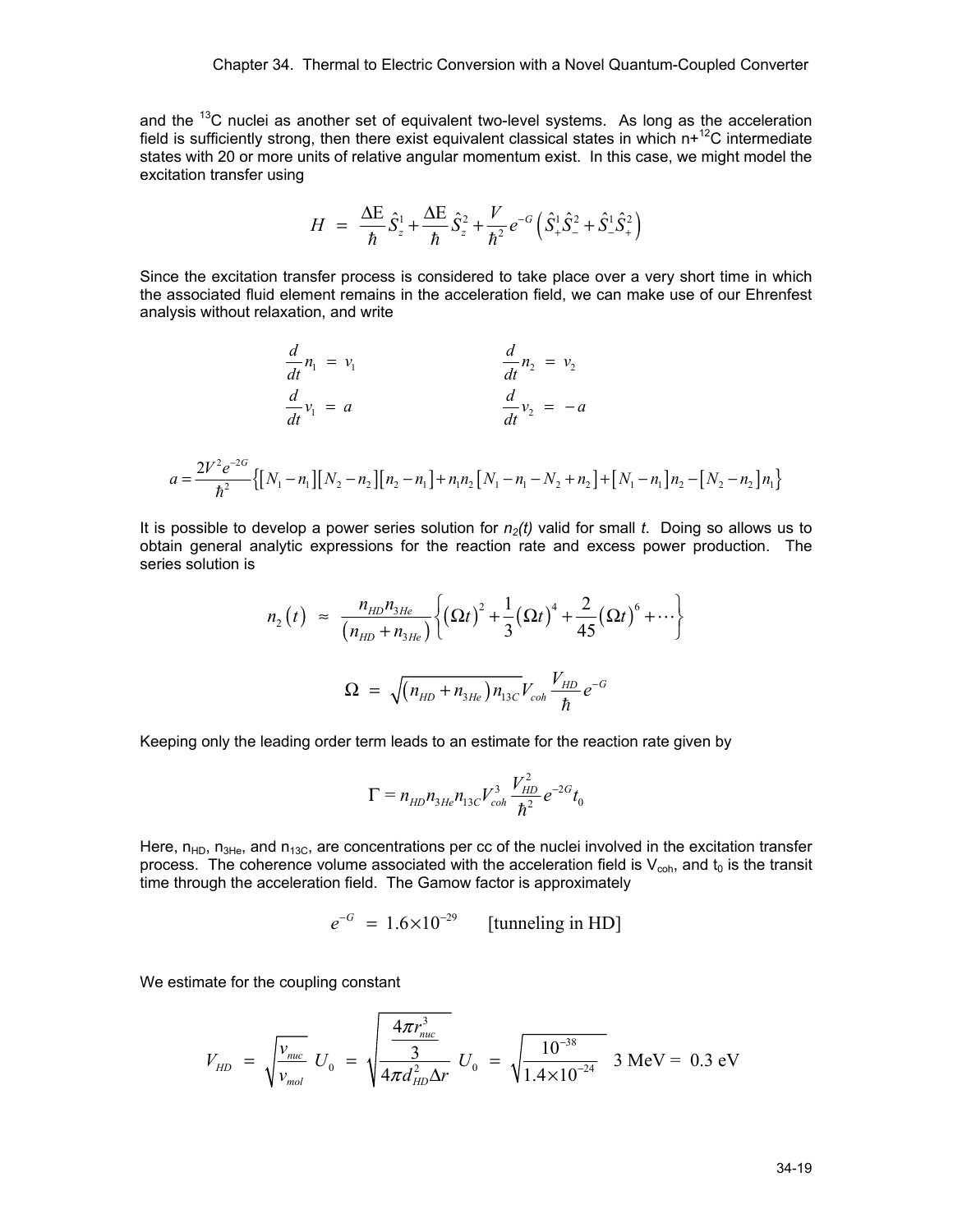Chapter 34. Thermal to Electric Conversion with a Novel Quantum-Coupled Converter

This is an equivalent model for what we used above for estimates in the case of  $D_2{}^4$ He and the Fleischmann-Pons experiment.

#### **Results**

Two key features of the Yang-Koldomasov experiment emerge from this modeling. One is that  $3$ He is required to support HD reactions at significant levels in this model. Given that very little He is present initially, and the reactions produce  $3$ He as an ash, what is the associated dynamics. We may develop an evolution equation for the <sup>3</sup>He inventory of the oil, assuming that helium is lost with a decay time  $\tau_{3He}$  and produced in the excitation transfer reactions

$$
\frac{d}{dt}N_{3He} + \frac{N_{3He}}{\tau_{3He}} = \left[ n_{HD}n_{13C}V_{coh}^3 \frac{V_{HD}^2}{\hbar^2} e^{-2G} t_0 \right] \frac{N_{3He}}{V_{oil}}
$$

We see that  ${}^{3}$ He builds up exponentially in this model as long as the gain is greater than the loss

$$
\frac{1}{V_{oil}} n_{HD} n_{13C} V_{coh}^3 \frac{V_{HD}^2}{\hbar^2} e^{-2G} t_0 > \frac{1}{\tau_{3He}}
$$

The rate of growth for  $3$ He in this model has a strong dependence on the coherence volume assumed. We illustrate results for the growth rate in Figure 2 estimated using representative numbers: 1 mm nozzle radius r, 35 liters of oil, and a flow velocity of 500 m/sec. The resulting model growth rates are thought to be in the right range for the Yang-Koldomasov experiment, which operates using oil with deuterium present at natural isotopic abundance.



Figure 2: Model result for <sup>3</sup>He growth rate in the Yang-Koldomasov as a function of HD partial pressure.

The other feature of the experiment that is of interest is the associated power level. Results from the excitation transfer model are shown in Figure 3 (calculated using the differential equation and not the parabolic approximation). According to the model, significant excess power (given that implementations run at power levels on the order of 1 kW or above) is obtained only when the  $3$ He levels have built up to about 1 atmosphere partial pressure.